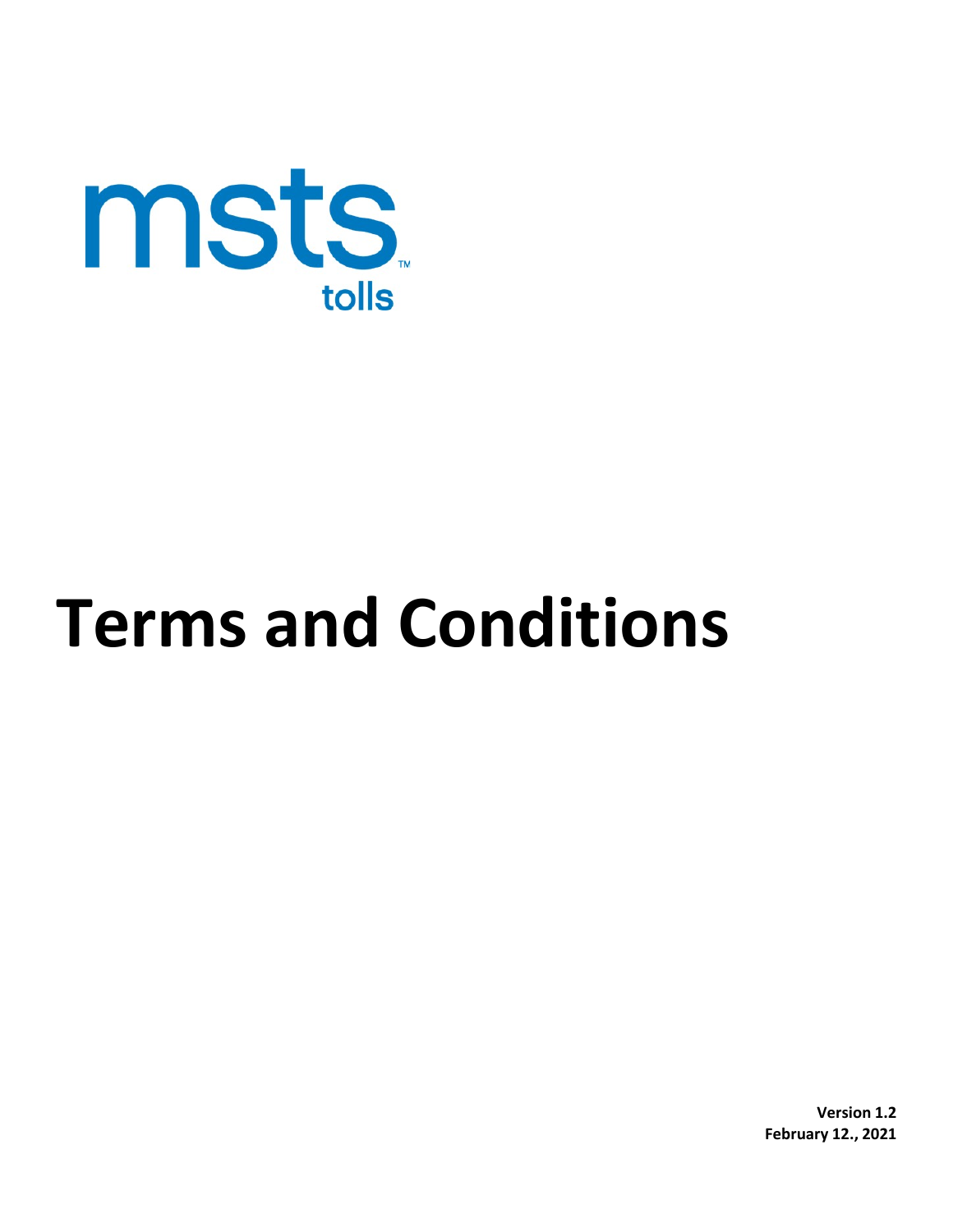

# **GENERAL TERMS AND CONDITIONS**

#### **CLAUSE 1. Agreement and Acceptance to Terms and Conditions**

- 1.1. These Terms and Conditions (the "*Terms and Conditions*") apply to all Agreements (hereafter defined) to be concluded by MS Europe B.V. with the registered address at Volmerlaan 5, 2288 GC Rijswijk in the Netherlands (MS Europe B.V. may be referred to herein as "*Us*" or "*We*" "*Our*", "*MSE*" or "*Multi Service Tolls*" or "*MSTS Tolls*") with Our Clients (hereafter defined) under which We, or Our Agents or Resellers provide services (the "*Services*"), devices and equipment such as On Board Units ("*Equipment*") as specified in these Terms and Conditions.
- 1.2. All Services provided by Us are subject to these Terms and Conditions, which are available at [www.mststolls.com.](http://www.mststolls.com/) We reserve at all times the right to wholly or partially modify, change and/or replace the Website and the information it contains.
- 1.3. Any Client using Our Services and Equipment will be deemed to understand these Terms and Conditions and to have expressly accepted them without reservation. Natural and/or legal persons who are directly or indirectly involved in any way in the Services provided by Us or on Our behalf can also rely on these Terms and Conditions.

#### 1.4. **Amendments**.

- a. MSE reserves the right to make amendments to these Terms and Conditions from time to time without prior notice. All such amendments to these Terms and Conditions will be placed online.
- b. The Client's continued use of Our Services, the Client Portal or Website constitutes an acceptance to these Terms and Conditions and any amendments thereto.
- c. If Client does not agree to an amendment, Client may provide its written notice to Us requesting termination of this Agreement. Failing that, this shall be deemed to constitute Client's acceptance without reservation to such amendment.
- d. Any amendment of the Toll Charger or Service Provider Terms & Conditions shall be immediately reflected without need of any notice.
- 1.5. The term "*Agreement*" includes Framework Agreements, these Terms and Conditions, MSE's Application, the Standard Price List, the terms of use of MSE's websites and Online Portal made available to the Client. The term Agreement also includes any terms and conditions or additional agreements required by third parties, Toll Chargers, or Service Providers for the provision of additional Services, including, where applicable, the fees which grant a right thereto, or with respect to Toll Chargers, the pricing conditions and in particular the discounts and/or rebates applied to the Tolls by each Toll Charger ("*Service Provider Terms and Conditions*").
- 1.6. Client agrees to be bound by any additional Agreements and Service Provider Terms and Conditions, as applicable, to Services offered by Toll Chargers or Service Providers which MSE may engage with on behalf of the Client. All Service Provider Terms and Conditions, with respect to Us, whether in Our capacity as a representative in the name of Our Client or not, will be included substantively unchanged in all Agreements.
- 1.7. Translations of these Terms and Conditions are provided for convenience only. In the event of any inconsistencies, the English version of these Terms and Conditions shall prevail. MSE can provide a copy of its Terms and Conditions by email upon request.
- 1.8. All Our statements, communications, and actions that do not intend to confirm the existence or creation of an Agreement, do not bind Us.
- 1.9. Agreements can only be concluded when they are confirmed by Us in writing or submitted in the Client Portal. The commencement of the execution of an instruction given to Us constitutes proof of the conclusion of an Agreement.
- 1.10. These Terms and Conditions can only be set aside wholly or partially by a written notification to that effect by Us to one or more Clients or by a specific written Agreement to that effect between one or more of Our Clients and Us.
- 1.11. When submitting an Application or requesting any Service, the Client must provide a valid email address. When these Terms and Conditions require notifications or statements to be affected in writing, this requirement will be considered to have been satisfied also if those notifications or statements are exchanged electronically between the Client and Us. The Client therefore undertakes to inform MSE without delay of any change to its email address. The Client acknowledges that any message or notification sent by MSE to this email address is deemed to be validly issued and have the same value as a letter sent certified mail, return receipt requested. The Client acknowledges and agrees that any notice sent to this email address is a valid means of triggering deadlines, interest and other consequences that applicable law and competent courts, associate with formal notice.
- 1.12. The Client agrees to provide MSE updated information for any information previously provided to MSE in its Application or otherwise, including but not limited to: (a) reporting any legal change such as a change of business or company name; (b) change of email address; (c) a transfer of its principal office or a modification to its fleet of vehicles; (d) to comply with its obligations to Toll Chargers or Service Providers and with the instructions communicated to it by MSE for this purpose.
- 1.13. The Client must also inform MSE of any change to its bank details or the means of payment selected by it which is likely to affect or delay its payments and must take all appropriate steps to ensure that no payment is delayed and no bank refuses to process a payment as the result of such changes.
- 1.14. MSE must also be notified of any change which affects the legal personality of the Client, such as, in particular, the sale or transfer of its business or a merger or demerger. In such case, MSE reservesthe right to terminate the Agreement with immediate effect and without notice or compensation, without it being necessary to comply with any formality whatsoever, subject to any applicable laws and regulations.
- 1.15. In the event of non-compliance with the provisions of these Terms and Conditions or any Agreement, MSE will be entitled to notify, by letter sent certified mail, return receipt requested, the automatic and unilateral termination of the Agreement with immediate effect, without being required to comply with any notice period or pay any compensation.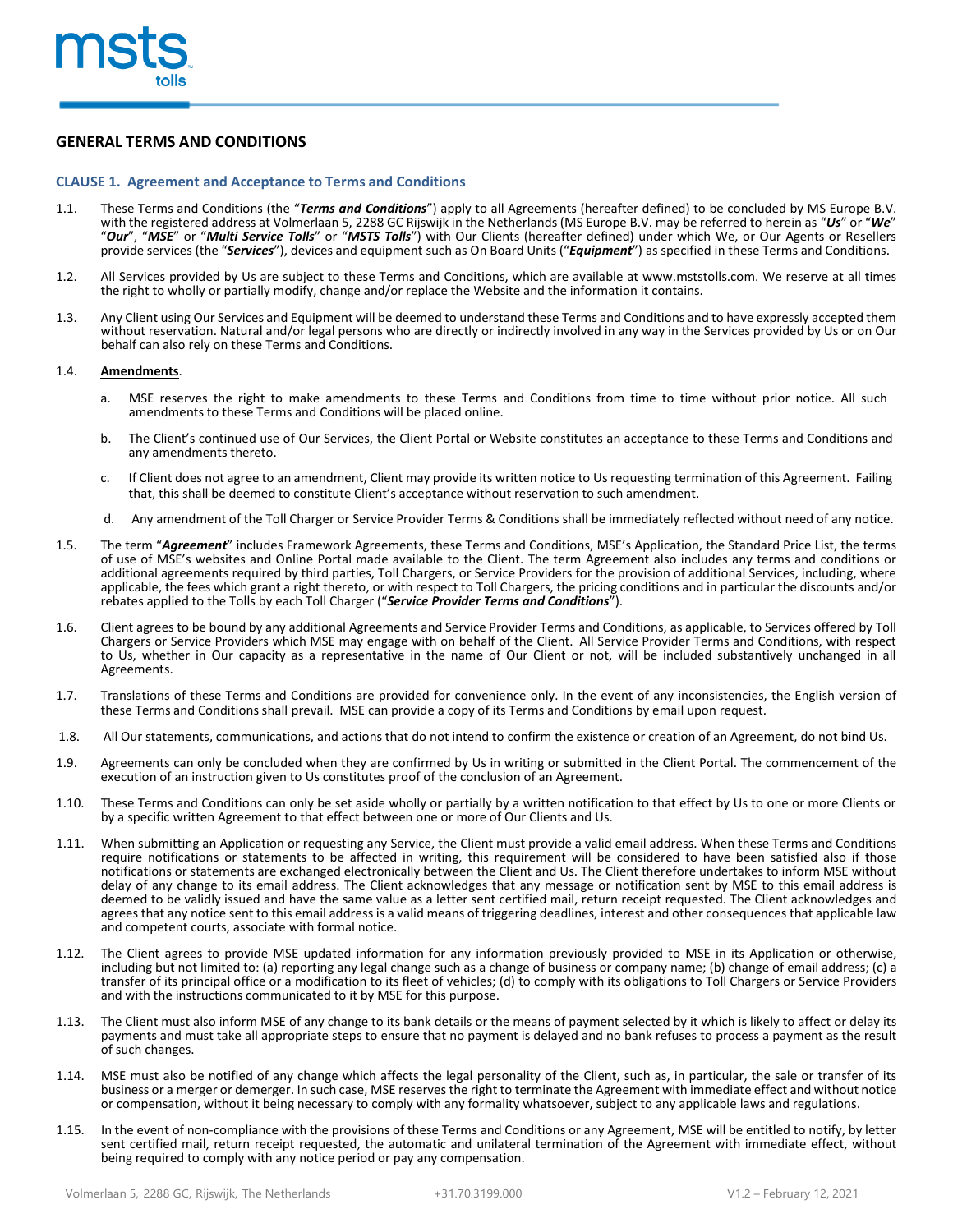

# **CLAUSE 2 - Application**

- 2.1. Client's Application must be duly completed, dated and signed by an authorized person of Client, and returned to MSE accompanied by all of the information requested by Us.
- 2.2. The Client declares that it is providing MSE with valid documents in order to proceed with the registration of its vehicles. It thus guarantees the accuracy and veracity of the said documents with regard to the applicable regulations.
- 2.3. The Client is personally liable to the Toll Chargers for the accuracy and completeness of the information provided to MSE, including information for the personalization of OBUs, and for the presence of the appropriate OBU in the right Vehicle. In the event of an error, the Client will be liable for the penalties or sanctions specified by the Toll Charger concerned.
- 2.4. The Client is solely responsible for providing the information and documents required for activating the OBUs, and for any subsequent modifications affecting them. MSE may request that the Client produce any necessary documents requested by the Toll Chargers. In this case, the Application or any other request by the Client concerned will not be processed by MSE until the requested documents are received.
- 2.5. MSE reserves the right not to accept an Application or request for any Service in its discretion, including but not limited to: (a) Our underwriting team does not accept the Application; (b) if the Client is known to be bankrupt or insolvent; (c) if a previous Agreement entered into by the Client in connection with the EETS Service or with one or more Toll Chargers or Service Providers was terminated for fraud or a failure to pay; and/or () if the Client fails to pay an invoice and/or billing statement issued by MSE within the contractually stipulated payment periods.

# **CLAUSE 3 - Definitions**

- 3.1. In addition to the capitalized terms defined elsewhere in these Terms and Conditions, for all purposes of this Agreement, the following terms have the meanings set forth in as follows:
	- o "*Agreement*" includes the Framework Agreements these Terms and Conditions, the Application, Our Standard Price List, and the terms of use of the website, Client Portal and Online Services made available to the Client. The term Agreement also includes any additional (required) agreements for new Services.
	- **"Acceptance Network"** means all the networks on which the OBU is accepted by Toll Chargers.<br>○ **"Application"** means the application used to apply to become a Client and request Services (in
	- "**Application**" means the application used to apply to become a Client and request Services (in the context of concluding an Agreement), specifying in particular the identity of the Client and the Client's contact details, among other things. Only duly completed, dated and signed Applications will be processed by MSE. Applications are to be submitted via the Client Portal, and/or Our Customer Support or Sales Team.
	- **"BCA**" means Belastingdienst Centrale Administratie, Dutch Tax Authority e.g., responsible for collecting tax in the form of Eurovignets of To<br>○ **"Cancellation**" means an operation consisting of the invalidation of an
	- "Cancellation" means an operation consisting of the invalidation of an OBU and prohibiting its acceptance for the purposes of Toll payments, on a temporary or permanent basis.
	- o "*Client*" meansthe natural person or legal entity who has been accepted by Us and has signed an Agreement, either personally or through a third-party representative and who uses the OBU or other payment device or product only in the context of its commercial activities.
	- o "*Consumption*" means a transaction priced prior to the application of discounts.
	- o "*Client Portal*" means MSE's self-service web application hosted on Our Website which is accessible by Clients of MSE by means of using secured access credentials provided by Us ("*Access Credentials*"). The Client Portal is a proprietary application developed by MSE which includes, but is not limited to, the following Client Portal modules, and any new modules that may be added hereafter: MyTolls, MyVehicle, MySupport, MyOBU, MyOrders, MyAccount, MyMessages,MyData (the Client Portal "*Modules*").
	- o "*EETS Service*" means all the Services related to European Electronic Toll Systems offered by MSE under these Terms and Conditions. MS Europe B.V.is a registered EETS provider in the EETS Register maintained by the registration authority (the "**RDW**"), and We also resell other third party EETS Service as well.
	- o "*European Electronic Toll System*" or "*EETS*"meansthe electronic tollsystem put in place to collect the Toll throughout multiple countries.
	- o "*E-invoicing*" means electronic invoicing.
	- o "*Heavy Goods Vehicle*" or "*HGV"* means any motor vehicle with a gross vehicle weight rating ("*GVWR*") greater than 3.5 tons or passenger transport vehicle for more than 9 people (driver + 8) or any vehicle subject to a Toll (including a tax).
	- o "*Light Vehicle or LV*" means any vehicle with an engine other than a Heavy Goods Vehicle.
	- o "*Network*" means the network, road or motorway, bridge, or other infrastructure which is subject to the payment of the Tolls by means of the European Electronic Toll System.
	- o "*Non-EETS Service*" means all Services related to European Toll and Tax collection offered by MSE under these Terms and Conditions. For example, we have Framework Agreements with Service Providers and Toll Chargers that do not fall under the EETS Service, such as National Toll Service Providers that are considered Non-EETS Service.
	- o "*OBU*" means the on-board unit which is an electronic device required for the provision of EETS Service.
	- o "*Onboarding Process*" means the process of submitting an Application for becoming a Client from the first contact until receiving a Client number and Access Credentials to access to Our Client Portal.
	- o "*Partner*" means a Client who is also a reseller who sells Services on MSE's behalf or on their own behalf.
	- o "*Proof of Identity*" means a payment means such as a (Tolls) card, vignette or device that is used to identify a driver thus Client during the collection of toll payment usually by the Clients' name and/or vehicle registration number (license plate).
	- o "*Sector Declaration*" means the document prepared by a toll charger defining the essential toll information, including the geographical sector, the relevant infrastructure and the vehicles for which the charge is payable.
	- o "**Service Providers**" means third party service providers or suppliers MSE has a Framework Agreement with to re-sell payment means for the provision of Toll payments and/or value-added services.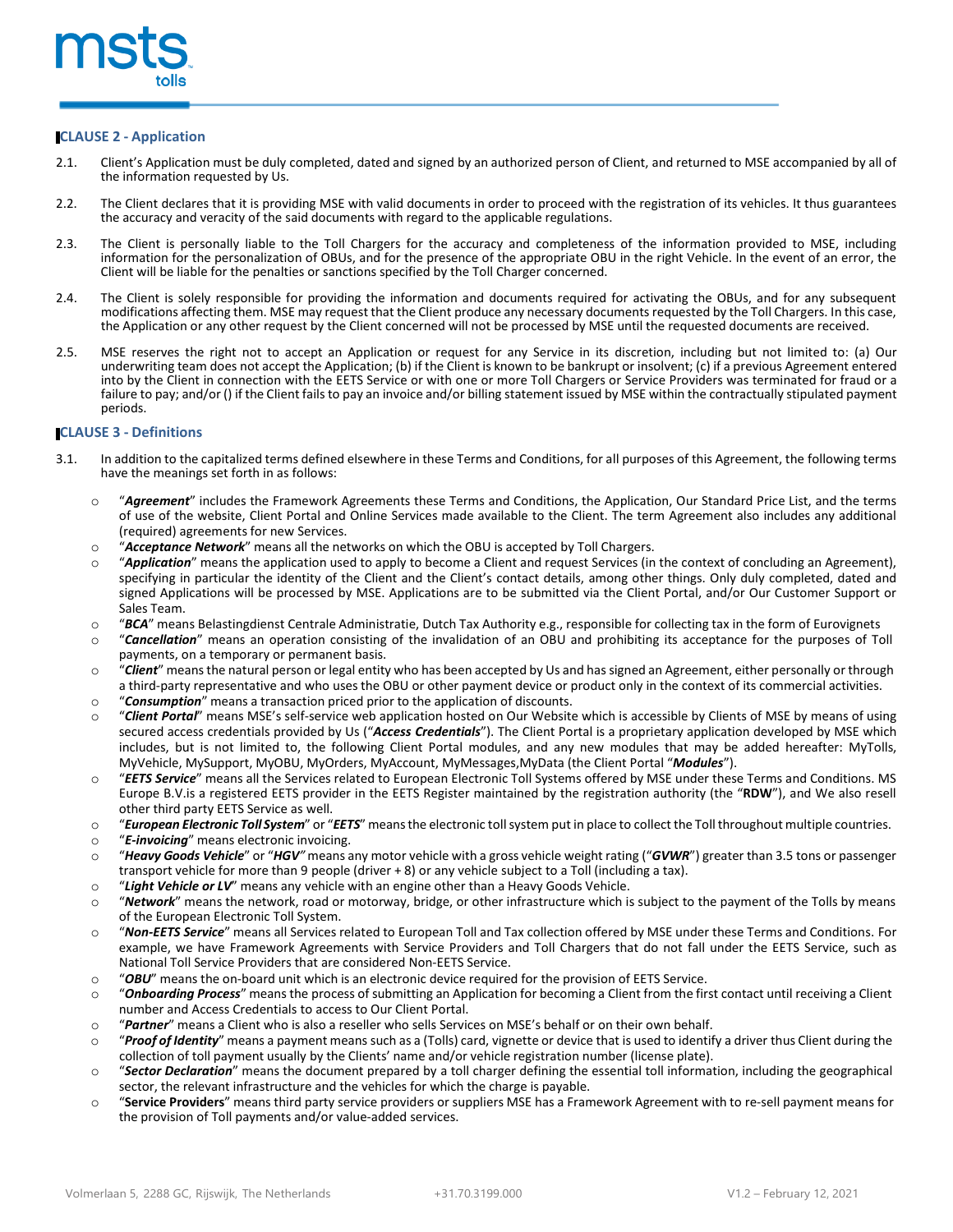

- o "*Service Provider Agreement*" means any agreement, contract, terms and conditions between a Service Provider or Toll Charter and Client for Services. This includes Framework Agreements, Service Provider Terms and Conditions, or the pricing conditions, and in particular the discounts and/or rebates, applied to the Tolls by each Toll Charger, including, where applicable, the fees which grant a right thereto.
- o "*Specific Conditions*" means the Application, accompanied by the requested supporting documents, duly filled in and signed by the Client and accepted by MSE, including any subsequent modifications requested by the Client and accepted by MSE.
- o "*Standard Price List*" means the list of standard prices and fee rates for Us or for Service Providers or Toll Chargers (the "*Standard Price Rates*") applicable to a Service or equipment, if not otherwise specifically set forth in an Agreement or Service Provider Agreement concluded with a Client.
- o "*Sub-User*" means additional Users for a Client's account who are granted Access Credentials and rights to access said Client account in the Client Portal. A Super User has the ability to create and manage Sub-Users for its Client Account.
- o "*Super User* " means the primary user on the Client's side, designated by the Client's legal representative or the authorized signatory at the time of client onboarding conducted by MSE representative. All Clients must have a designated Super User at all times.
- o "**Tax**" means any charge imposed by a Toll Charger or on its behalf due to the completion of a transaction.<br>○ "**Taxpaver**" means the natural or legal person, usually the owner or long-term renter of a Vehicle, recogn
- "Taxpayer" means the natural or legal person, usually the owner or long- term renter of a Vehicle, recognized by law or the regulations as liable for the Toll when it constitutes a tax.
- o "*Toll"* means any form of fee or duty relating to the use of a Network.<br>○ "*Toll Charaer*" means a legal person exercising the right to collect the
- o "*Toll Charger*" means a legal person exercising the right to collect the Toll in a Network.
- o "*Transaction*" means recording by an OBU of a Vehicle's passing, making the Toll payable due to a trigger such as passing through a toll station or a pricing point
- o "*User Guide*" means any operating instructions (such as User Manual, Quick Guide, et all for the provision of EETS Service or an OBU
- *"Vehicle"* means HGV or LV as defined above.<br>○ *"Website"* means the Website www.mststoll
- "Website" means the Website [www.mststolls.com](http://www.mststolls.com/) maintained by MS Europe B.V., currently with its registered office at Volmerlaan 5 2288 GC Rijswijk in the Netherlands.

## **CLAUSE 4 - Services**

#### 4.1. **General**.

- a. Services will only be provided to natural persons or legal entities acting in a commercial context. MSE may not be held liable in connection with any Consumption which takes place outside of such a context.
- b. MSE will provide Services to the Client in accordance with this Agreement. Any Client using Services will be deemed to understand these Terms and Conditions and to have expressly accepted them without reservation.
- c. Supplementary Services to the Payment, EETS and/or Online Services (including the provision of Equipment) described in these Terms and Conditions may be provided on an optional basis to the Client at its request for such Services. Such supplementary Services may be provided by partners of MSE, under their responsibility, and in in accordance with their separate contractual obligations. A Client requesting such supplementary Services acknowledges the Services are subject to applicable Service Provider Agreements to be concluded with the Client.
- d. Services are subject to these Terms and Conditions and any Service Provider Terms and Conditions. It is Client's responsibility to stay current with respective Service Provider Terms and Conditions which are available at the Service Provider's websites.
- e. For the Services specified herein, MSE may charge a fee to be paid through the MSTS Tolls invoice process in accordance with the agreed payment terms
- 4.2. **Framework Agreements**. The conclusion of framework agreements with, and the payment for related or unrelated items or Services to, Service Providers and Toll chargers, who are charged with the collection of the amounts for the use of those items or Services ( "*Framework* Agreements"), whether in the name of the Client or on behalf of the Client, but always at Client's expense, and for the benefit of one or more road transport companies regarding:
	- i. the use of roads and other infrastructure, and the payment for that use, and
	- ii. the payment for related or unrelated items or Services with Service Providers that are charged with the collection of the fees for the use of those items or Services, consisting of the Framework Agreements regarding Payment Services.

## 4.3. **Payment Services**.

- a. MSE will provide Payment Services in accordance with these Terms and Conditions including:
	- i. With respect to Framework Agreements, payment for related or unrelated items or services to Service Providers and Toll chargers, who are charged with the collection of the amounts for the use of those items or services,
	- ii. With respect to Framework Agreements, arrangements that relate to the deferred payment of such amounts and their periodical settlement on the basis of subsequent calculation.
	- iii. keeping the accounts with respect to all Agreements concluded from time to time by Our Clients with Toll Chargers and/or Service Providers, and the amounts payable by Our Clients to Us and to the Service Providers and/or Toll Chargers, respectively, pursuant to those agreements ("**Payment Services**"),
	- iv. the financial settlement on behalf of Our Clients for this Agreement and individual Service Provider Agreements for the provision of Services, or for the payment of Services and items concluded by Clients within the scope of Framework Agreements, and the financial management of the funds made available to Us for that purpose.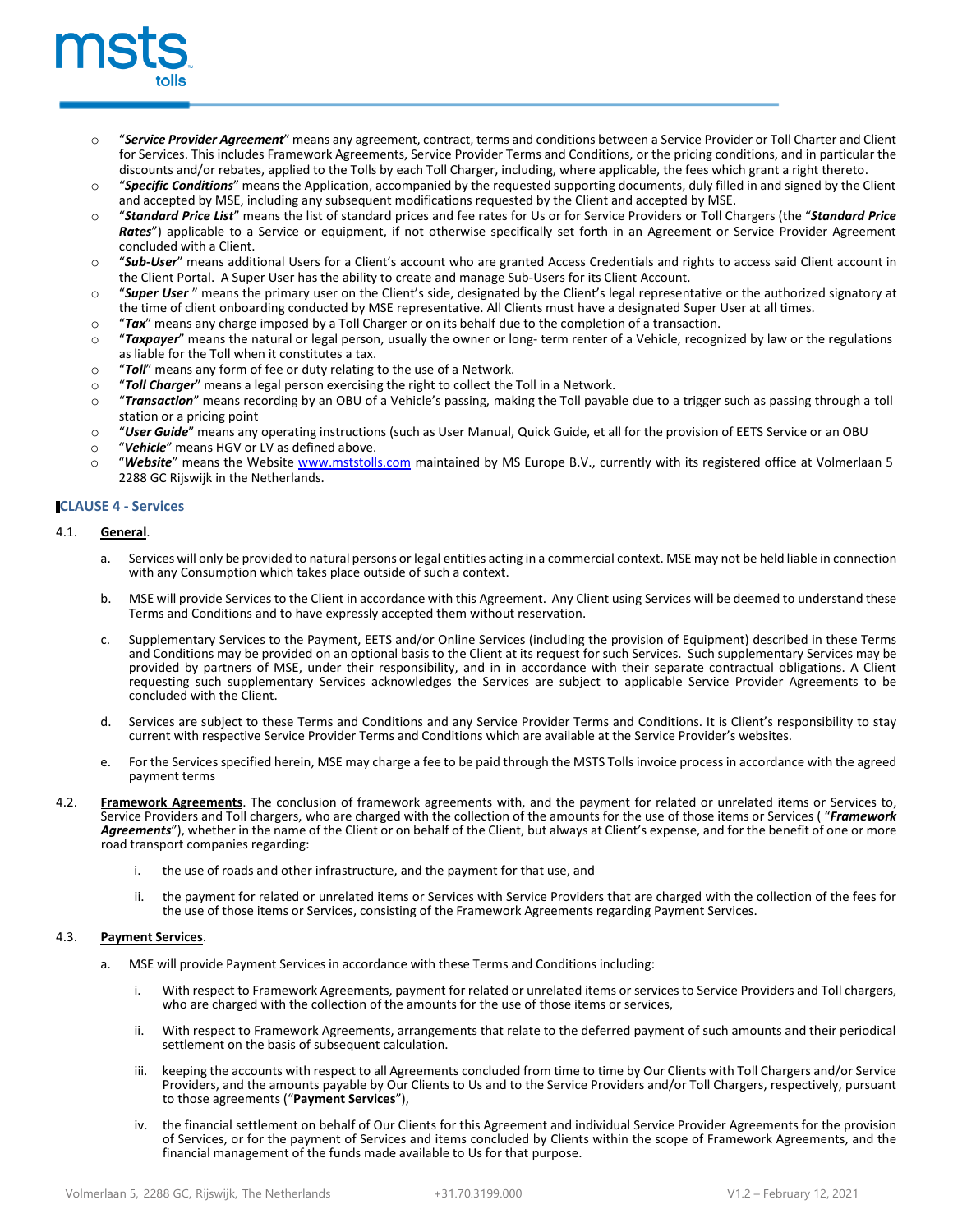

- For the Services specified in this Clause, We may charge Client a fee determined on a case by case basis to be paid through the MSE invoice process in accordance with the agreed payment terms.
- c. When We settle amounts on behalf of the Client in currencies other than the currency in which We invoice the Client, We have the right to calculate an exchange rate which is calculated based on ABN Amro Bank's average exchange rate of the Monday prior to the invoice date, plus a fee which can be found in the Standard Price List.

## **CLAUSE 5 - Additional Services.**

- 5.1. **Eurovignettes**. In the event Client requests Eurovignettes, the following terms and conditions apply until such time as Client opts-out from Eurovignettes:
	- a. Ordering and Renewal. For active annual Eurovignettes, the Eurovignettes will be automatically renewed as indicated in Our Client Portal (term > 300 days) unless We are notified otherwise unless:
		- i. the Client indicates to decline the renewal via Our Client Portal during the term of the Eurovignettes and at the latest a day before the renewal date after which the option not to decline renewal will no longer be available.
		- ii. (partial) refund of the Eurovignettes has been requested during the term; and
		- iii. the associated vehicle to the Eurovignettes is no longer active in Our Client Portal on the Monday preceding the expiration

date.The renewal date is the Monday of the week prior to the expiration date of the Eurovignettes.

- Registration. The Client is solely responsible for proper registration. For every order of an Eurovignettes, a confirmation is sent along with the vehicle information submitted. Without this confirmation the registration of the Eurovignettes is not complete. The Client must always verify this confirmation and notify MSE immediately if the registration is inaccurate, when necessary.
- Order Confirmation. When an order of an Eurovignettes has been placed with the BCA, the Client will always receive a confirmation email on the e-mail address known by Us. The Client isresponsible to inform and update Us about the right e-mail addressfor confirmation e-mails and notices (including renewal and call for action notices). The Client itself is responsible to check each confirmation e- mail for accuracy.
- d. Refunds. A refund can be requested only for Eurovignettes supplied through Us. In the event Eurovignettes is paid through installments, refund(s) can only be processed through Us. Due to the fees and coststhe Dutch Tax Authority will charge, it only makessense to request for refund for Eurovignettes which have a remaining duration of one (1) month or more. For refunds MSE will withhold an amount equal to the fee charged by the Dutch Tax Authority.
- e. Split Payment Service. If a Client has opted for Our Eurovignet Split Payment Service, the Client must provide explicit authorization, an explicit and irreversible mandate, and a power of attorney to MSE. If and when the Client does not adhere to its payment obligation towards MSE, MSE is hereby authorized to submit a request for refund in full or in part for the Belasting Zware Motorrijtuigen ("*BZM*"), with the Belastingdienst Centrale Administratie (the "*BCA*").The Client acknowledges and agrees that MSE cannot be held liable for any possible negative financial consequences as a result of the foregoing, including, but not limited to, claims and penalties regarding the use of a Heavy Goods Vehicle on public roads while not paying the BZM.
- f. MSE has explicit authorization of the Client to receive payments resulting from refund claims on the bank account of MSE, under the exclusion of the Client's own authorization and to settle any refunds received from BCA against all amounts MSE claims or receives from the Client.
- 5.2. **EETS Service**. In the event Client requests EETS Service, the following terms and conditions shall apply to EETS Service provided by MSE as well as Services provided by MSE as well as Services provided by third parti
	- a. The Client may request the EETS Service in his capacity of owner, driver, user, lessee or sub-lessee of the HGV. This request for Service implies acceptance of these Terms and Conditions.
	- b. In addition to these Terms and Conditions, applicable Service Provider Terms and Conditions shall apply until such time as Client opts out from EETS Services.
	- c. The extension of the Acceptance Network in conjunction with a possible technological upgrade may result in a change to the operating instructions necessary to enable the OBU to function properly.
	- EETS Service consists of supplying an OBU to the Client and the various Services and options selected by the Client during the Onboarding Process. The Client may amend or supplement these elements depending on the possibilities offered by MSE. These changes will take effect immediately unless specified otherwise by MSE.
	- e. The Client is solely responsible for providing the information and documents required for activating the OBUs, and for any subsequent modifications affecting them. MSE may request that the Client produce any necessary documents requested by the Toll Chargers. In this case, the Application or any other request by the Client concerned will not be processed by MSE until the requested documents are received.
	- f. The Client is responsible for the accuracy of the data stored in the OBU. In case of any inaccuracies, the Client is solely responsibility for the financial and/or criminal consequences. The Client must verify and manually input into the OBU, where necessary, the weight category and category of number of axles in the tractor/trailer before using any road within the Acceptance Network.
	- g. Except for the invoicing and collection of the Tolls, which are the responsibility of MSE or any Service Provider, travel on the Acceptance Network and the calculation of Tolls are exclusively covered by the contractual relationships between the Client, MSE and the Toll Charger concerned. The OBU is used to collect the Client Transactions charged by each Toll Charger and to invoice the Client for them.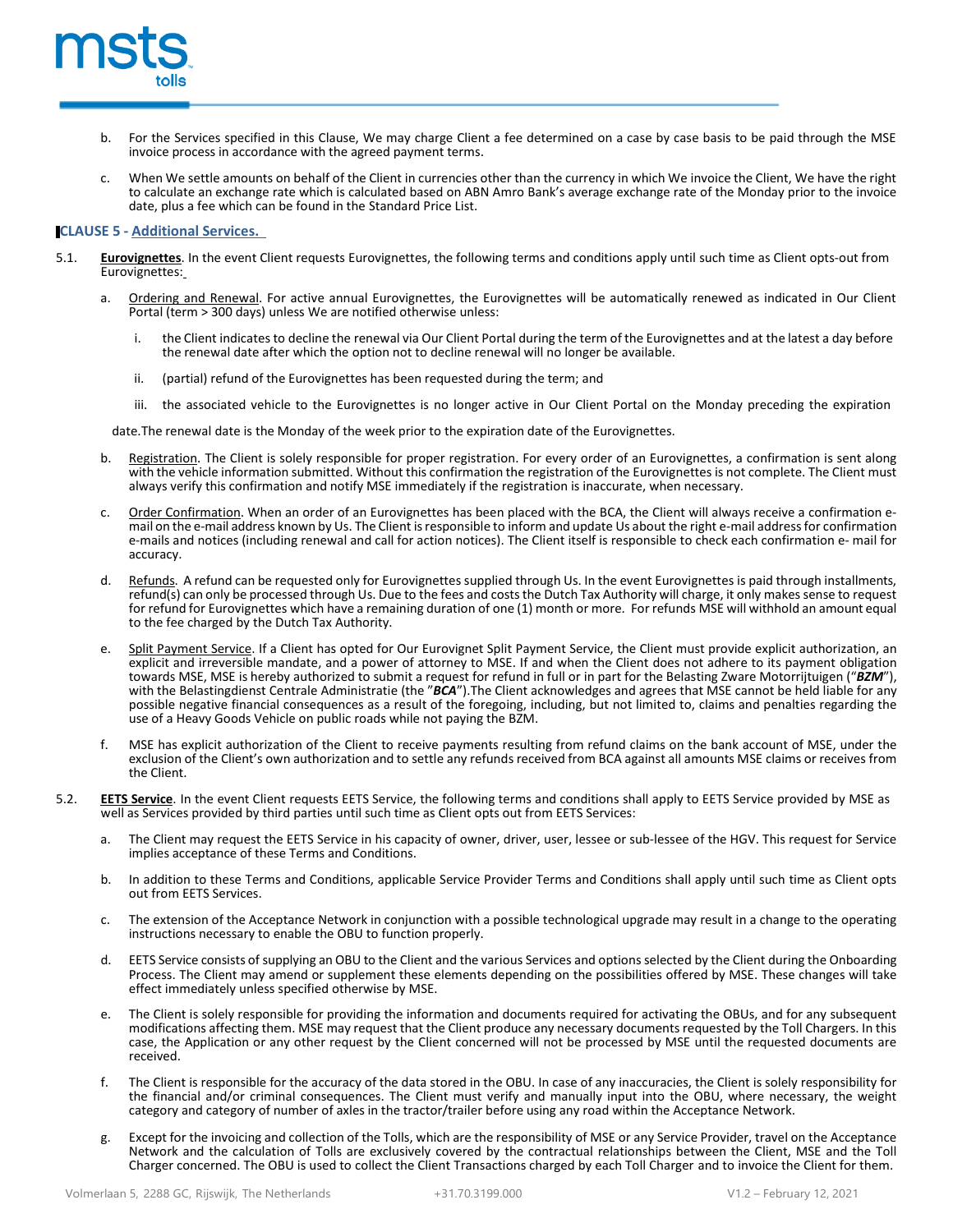

This invoicing is carried out by MSE in compliance with the principles determined by the Toll Charger, i.e. either in the name and on behalf of the Toll Charger or solely on its own behalf. The Toll rates and specific terms and conditions are freely defined by each Toll Charger in compliance with the regulations in force.

- The Client must comply with each of the obligations imposed under the mandatory rules set by the Toll Chargers, particularly in their Sector Declaration.
- i. The terms of this Clause constitute a fundamental and decisive element of the undertaking given by MSE in the context of this Agreement.
- 5.3. **EETS Device**. In the event Client requests an EETS device, the following additional terms and conditions will apply until such time as Client opts out from using the OBU:
	- Responsibilities. The Client is prohibited from leasing or selling the OBU to another party under penalty of the immediate termination of the Agreement. The Client has custody of the OBU and uses it under its sole responsibility. At any time during the performance of the Agreement, and in particular if the OBU is placed on a cancelled, fraud or infringement list, MSE may take the initiative to withdraw or, if necessary, replace one or more OBUs, or order a motorway operator or any third party of its choice to proceed to do so. Each OBU is delivered with, and should therefore be returned with, a working cigarette lighter cable and holder with 4 suction cups. In case the OBU, cable and holder with suction cups are not returned in good order, costs are being charged to the Client.
	- b. Operation; Compliance. The correct operation of the OBU is subject to compliance with the terms of the User Guide. The Client is reminded that the OBU must be powered in compliance with the conditions of the User Guide Networks. The OBU will function until it is cancelled or replaced by MSE. An OBU shall only be in active status and valid, and its holder is only entitled to claim active status for EETS Service and the benefits associated therewith when used properly and in accordance with the User Guide and these Terms and Conditions. Use of the OBU on the Networks implies compliance with the applicable obligations, even if they arise from third parties, including Service Providers and/or Toll Chargers. MSE places useful information in the Client Portal for information only. It is the responsibility of the Client to ensure all information is read, understood and complied with, and that all Client information is kept correct, up to date, and complete.
	- Processing of Claims. Information concerning the technical status of the OBU is only available for 6 months from the date of the journey. Any request to receive this information must be submitted to MSE within 20 (twenty) working days before the expiry of this period. Failing this, the request will not be processed.
	- d. Malfunction; Withdrawal or Replacement of an OBU. In the absence of a valid OBU, or in the event of a malfunction, the Client must follow the procedure stipulated by MSE for the relevant Network. If the defect is attributable to the Client, all replacement costs will be invoiced to the Client by MSE, in accordance with the Standard Price List. The replacement of the OBU by MSE will be free of charge throughout the entire period of its lease in the event of a defect attributable to the OBU or in the event of malfunction of the battery.

MSE may also withdraw and, where applicable, replace the OBU for any technical reasons, including but not limited to the following<br>cases: (i) technological upgrade; (ii) malfunction; (iii) life end of battery; (iv) change Heavy Goods Vehicle with which the OBU is associated. The Client must return the relevant OBU(s) in all such cases, upon request.

e. OBU Allocation. The Client is reminded that each Heavy Goods Vehicle OBU must be allocated to a single vehicle with a valid license plate number to be active and operational under EETS Service, and that this condition is imposed by the regulations in force in certain countries, under penalty of fines and the impounding of the Vehicle, or by the Toll Chargers. Any non-compliant use will automatically result in the loss of the warranty related to the operation of the OBU and the associated EETS Service.

MSE grants the Client the option to re-allocate a OBU making it possible for another Vehicle in its fleet to use the OBU. provided the reallocation is concluded electronically using the OBU management module within The Client Portal in accordance with the procedures stipulated by MSE. MSE reserves the rights to ask the Client for any unused OBUs to be returned to MSE at its sole discretion.

f. OBU Cancellation. The Client must cancel the OBU upon becoming aware of its theft or loss ("*OBU Cancellation*"). In order to do an OBU Cancellation, Client must notify Us electronically by using the Client Portal in accordance with the procedure stipulated forsuch purpose.

The Client will receive electronic confirmation for a successful OBU Cancellation, stipulating the date the request was processed. The OBU Cancellation will be effective, as far as the Client is concerned, upon receipt of such electronic confirmation.

Forty-Eight (48) hours after the OBU Cancellation or termination, the Client will no longer be required to pay the amount of any transactions that may be recorded. The costs of the OBU Cancellation and, where applicable, the fees payable in respect of any OBU which is not returned, will be invoiced to the Client by MSE. MSE may not be held liable for the consequences of any OBU Cancellation made by a person using the identity of the Client or the name of the Client and who is not authorized to represent the Client.

- g. New OBU. At the request of the Client, a new OBU may be delivered at the stipulated address. Its activation will be invoiced by MSE in accordance with the Standard Price List.
- OBU Returns. The OBU return process, upon any OBU Cancellation or termination of the Agreement, whether or not the Client is the Party to whom the termination is attributable, or for any other reasons, must be initiated electronically by using the Client Portal by following the steps stipulated in the return workflow, upon completion of which, the Client will receive a confirmation. Following confirmation from Us, the Client must return any and all OBUs in their possession, along with all OBU cables and OBU holder(s) without delay, exclusively by certified mail return receipt requested, to MSE at the address specified by US in Client Portal, using the protective packaging that was provided by MSE at the time the OBU was provided to Client. The OBUs must be returned within fifteen (15) days from the effective date of the termination.

If the Client recovers an OBU reported stolen or lost, this OBU must be sent to MSE by certified mail, return receipt requested. Upon receipt of the previously reported stolen or lost OBU, provided the OBU is recovered within a period of 6 months from the day it was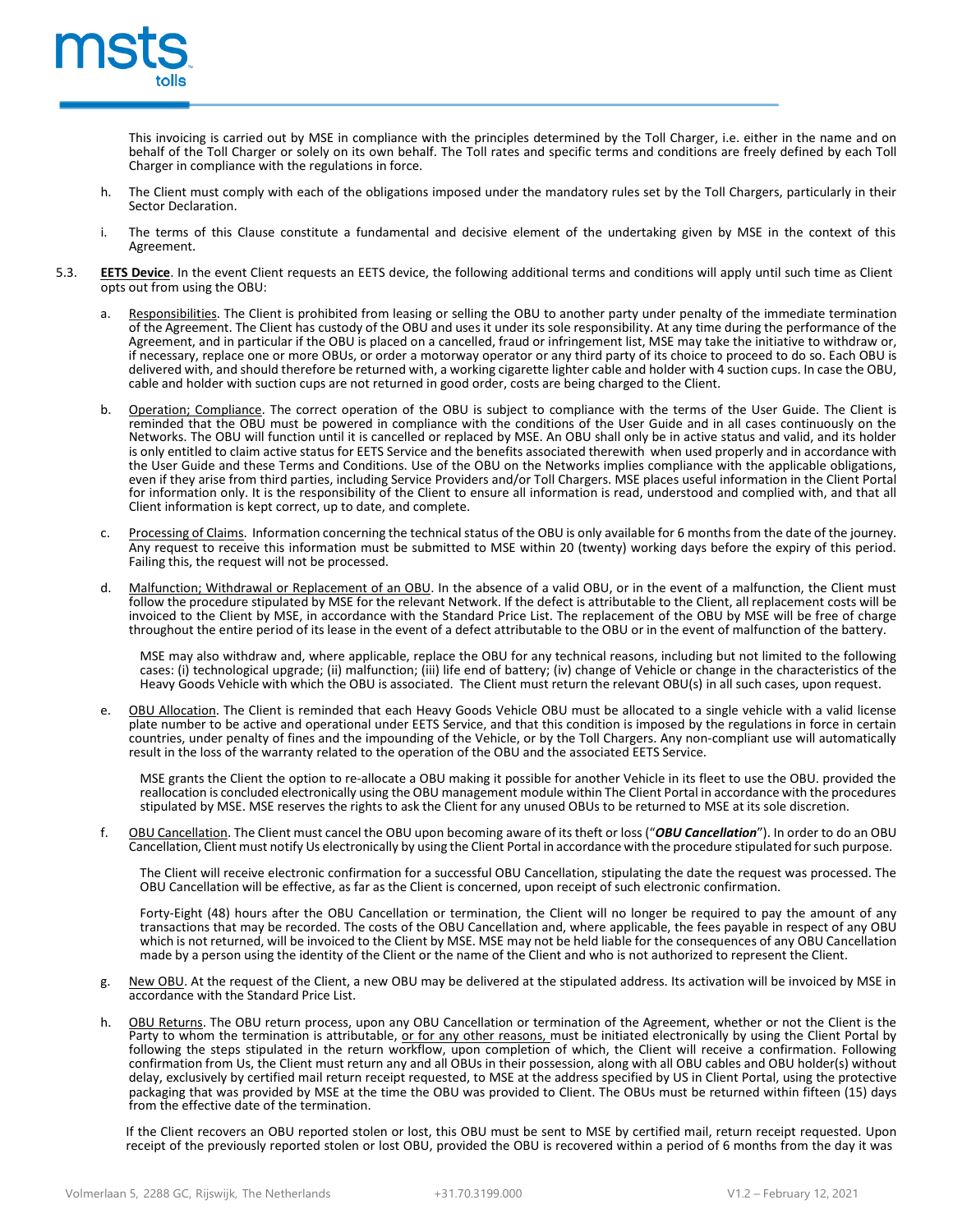

reported to be stolen or lost, MSE will inspect the condition of the recovered OBU and will refund the stolen or lost fee charged to the Client, if any, after deducting the amount attributed to any damage.

Amounts payable in respect of tolls and taxes for trips validated using misused OBUs will be claimed independently of any criminal proceedings and any action for damages which MSE reserves the right to bring.

Should MSE need to have recourse to any legal proceedings to recover the OBU(s), the costs incurred pursuant to such legal proceedings will be payable by the Client. MSE will in addition be entitled to charge the Client a non-return fee in respect of any unreturned OBU in the event of a failure to return an OBU within thirty (30) days from the effective date of the termination.

The Client may return one or more OBUs at any time in their protective packaging, by certified mail, to MSE. In this case, MSE will stop issuing invoices and/or billing statements for the Services associated with the use of the OBU(s) at the end of the month during which MSE acknowledges receipt of the returned OBU(s).

The Client must refer to the Toll Charger Terms & Conditions to which it subscribed in order to ascertain the consequences of the return of the OBUs, and in particular the applicable conditions governing the refund of any fees paid or the invoicing of charges.

In any event, the price payable in connection with the rental or provision of the OBU, and in particular the price paid in connection with its personalization, packaging and shipping, cannot be reclaimed by the Client from MSE in the event of the return of the OBUs.

If MSE is obliged to carry out repairs and/or reconditioning because the OBU has been damaged (e.g. partial or total alteration, markings, etc.), the costs of these operations will be payable by the Client according to the Standard Price List.

- 5.4. **Austrian Tolls Services**. In the event Client requests Austrian Tolls Services, the following additional terms and conditions will apply until such time as Client opts out from Austrian Tolls Services:
	- a. MSTS Tolls is the Client's direct contact for any questions or complaints about the implementation of the service on Austrian territory. As soon as the Client is aware of any event that could directly or indirectly affect the implementation of the service on Austrian territory, he/she/it must inform Us.
	- b. The delivery of the Austrian interoperability service offered by MSTS Tolls is dependent on strict compliance with ASFINAG's obligations, which can be found at <http://www.asfinag.at/toll/> tolling-regulations (in English), and on the provision of information when subscribing to the service about whether the vehicle is a bus or an HGV.
	- c. The Client acknowledges that he/she/it has been informed that if the competent Austrian authorities conduct an inspection, the HGV user must be able to present the vehicle Declaration supplied by MSTS Tolls on their Client Portal. This document, which must be checked for accuracy under the sole responsibility of the Client, must contain the Vehicle registration number, country of registration, the OBU's PAN and serial number, the OBU bar code, the Euro class, the designation of MSTS Tolls as the service provider. The Client undertakes to ensure that the document is permanently kept in the vehicle to which it corresponds.
	- d. Compliance of the vehicle's declaration with ASFINAG's requirements requires consistency in the declaration between the vehicle's registration number, country of registration, Euro class and the OBU's PAN and serial number; the Client must carefully check this consistency and take full responsibility for the absence of a vehicle declaration or any errors in the declaration.
	- Personal data collected by Us in the course of its provision of the Service (such as the name and address of the vehicle's owner and the Client) may be transmitted to the ASFINAG inspection authority when requested on the basis of fraud or malfunctions contributing to the total or partial failure to pay the toll, or in the context of random checks.
- 5.5. **Belgium Tolls Services**. In the event Client requests Belgium Tolls Services, the following additional terms and conditions will apply untilsuch time as Client opts out from Belgium Tolls Services:
	- a. The Client has the status of Taxpayer within the meaning of the law and the Belgian regulationsin application of Decision 2009/750/ EC. 17.2. If the Client is not the Taxpayer, it must provide the full contact details of the taxpayer when subscribing to the Service, or later in the event of any changes. When subscribing, the Client must provide the information required by the Belgian regulations in force
	- The Client declares that it has provided MSTS Tolls with valid documents in order to proceed with the registration of its vehicles. It thus guarantees the accuracy and veracity of the said documents with regard to the applicable regulations.
	- c. The Client is responsible for the accuracy of the data stored in the on-board equipment. If there are any inaccuracies, the Client is solely responsibility for the financial and/or criminal consequences. The Client must verify and manually input into the OBU, where necessary, the weight category and category of number of axles in the tractor/trailer before making any journey on the VIAPASS Network (see User Manual).
	- d. All the information provided by the Client to finalize the Application is visible in Our Client Portal. The Application will take effect once the Client has confirmed by submitting his order that all the information is correct, by virtue of which MSTS Tolls may not be held liable in the event of any error.
	- By derogation from Clause 11 of these Terms and Conditions, the Viapass Satellite Toll Collection service may be terminated at any time by the Client by letter sent certified mail, return receipt requested, it being specified that each month commenced must be paid for and the termination of this service will not result in the termination of other Services.
	- f. Personal data collected by Us in the course of its provision of the Service (such as the name and address of the vehicle's owner and the Client) may be transmitted to the VIAPASS when requested on the basis of fraud or malfunctions contributing to the total or partial failure to pay the toll, or in the context of random checks.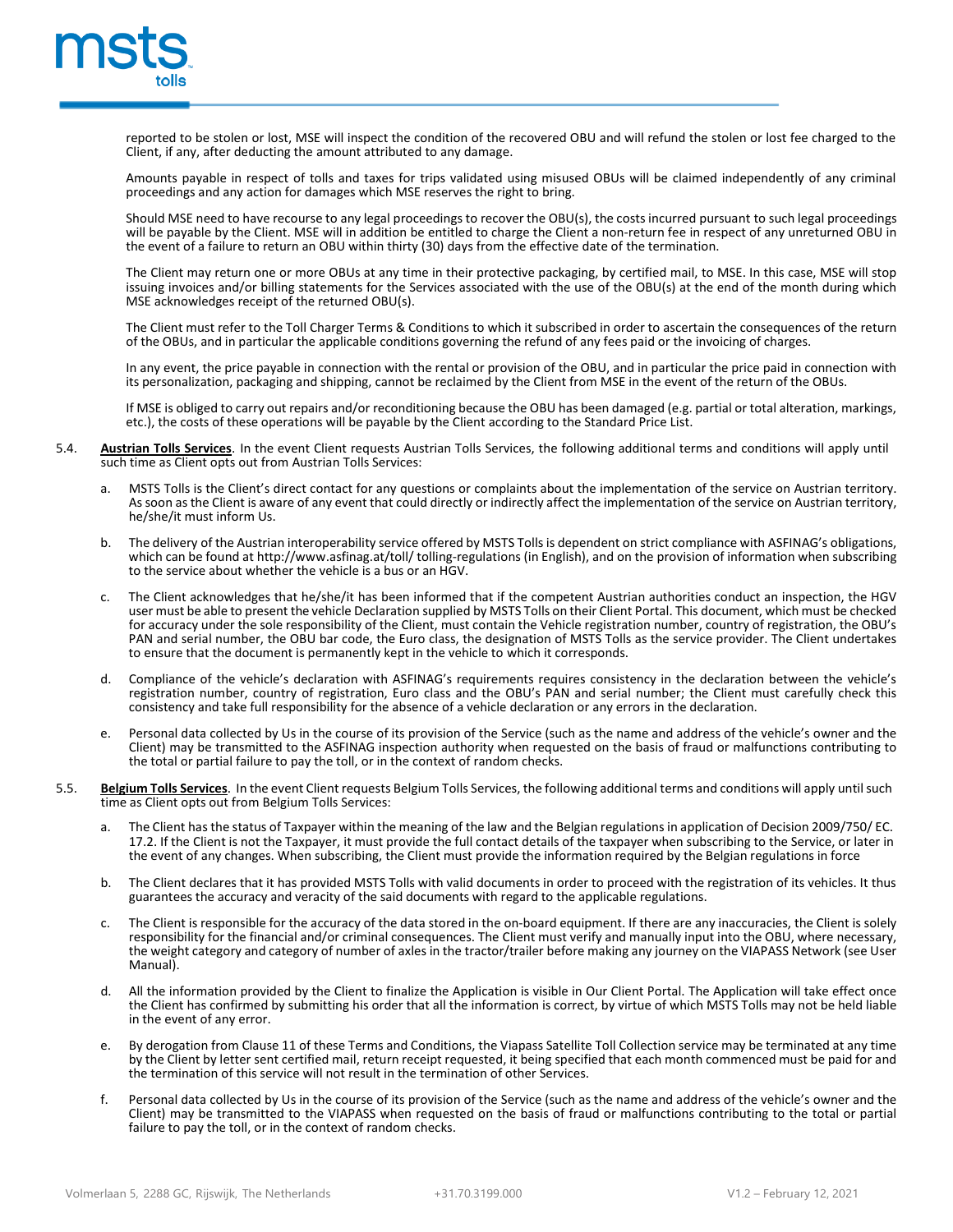

- 5.6. **French Tolls Services**. In the event Client requests French Tolls Services, the following additional terms and conditions will apply until such time as Client opts out from French Tolls Services:
	- a. These terms apply to transactions carried out using the OBU installed in the Vehicle duly declared by the Client either to MSE or to the Toll Charger, which may request individual registration for each OBU. These Services may also be subject to Toll Charger specific commercial terms and conditions (the "*TCSCTC*") and are freely drafted and amended by each Toll Charger.
	- b. The Client is informed that each Toll Charger has the right to conduct any checks associated with the use of the OBUs.
	- c. We remind you that under amended French law no. 78-17 of 6 January 1978 (the French Data Protection Act), you have the right to access the information held about you by Toll Chargers and ask for it to be corrected or re
	- d. The use of a single OBU by more than one vehicle when passing through a toll station is prohibited. Any such fraudulent use will result in the cancellation of any discounts available and the implementation of the measures stipulated by the Toll Charger in the event of proven fraud (in particular the definitive cancellation of the application of its Specific Commercial Conditions).
	- e. Any other non-compliant use, and in particular any other use of a OBU in a Heavy Goods Vehicle which does not correspond to its declared and recorded characteristics, will be invoiced at the full price.
	- f. Manual processing
		- i. In the event of a malfunction of the device on the French Networks:
			- on entry, the driver must take a ticket and present such ticket when exiting by taking a manual lane.
		- on exit, the driver must present the OBU to staff for it to be processed manually. Should the exit toll gate be fully automated, the driver must request assistance using the intercom (a call button on the magnetic payment terminal).
	- g. Any use of the Networks which does not comply with the procedure stipulated by this section will be undertaken at the expense and risk of the Client alone, notwithstanding the right of MSE to claim compensation for any losses which it may suffer as the result of such non-compliance.
- 5.7. **Spanish / Portuguese Tolls Services**. In the event Client requests Spanish / Portuguese Tolls Services, the following additional terms and conditions will apply until such time as Client opts out from Spanish / Portuguese Tolls Services:
	- a. The procedure to be followed in the event of a malfunction of the device will be stipulated in Our Client Portal and, where applicable, by the operating rules of the Toll Charger or by any other applicable text.
- 5.8. **German Tolls**. In the event Client requests German Tolls Services, the following additional terms and conditions will apply until such time as Client opts out from German Tolls Services:
	- a. Pursuant to German regulations (BFStrMG of 12 July 2011) in application of Decision 2009/750/EC the taxpayer is: the owner of the vehicle, the driver, the user, the person who determines the use of the vehicle and/or the person in whose name the vehicle is registered.
	- b. Pursuant to paragraph 1 of the BFStrMG, all German and foreign vehicles and articulated vehicles with a GVWR of at least 7,5 tons designed to transport good or used to this effect are subject to the toll. The conditions governing subjection to and exemption from the toll are available in Our Client Portal.
	- c. Accessto the German interoperability service is dependent on strict compliance with the obligations laid down by the BAG (independent federal agency that reports to the federal ministry for transport and digital infrastructure - BMVI).
	- d. Upon requesting a Service, the Client must provide the information required by the German regulations in force, and in particular the vehicle identification number (VIN) and a document (subject to acceptance by MSE) certifying any installation of a particulate filter if the vehicle belongs to the S2 or S3 pollution categories (=EURO standard 2 and 3).
	- e. Personal data collected by Us in the course of its provision of the Service (such as the name and address of the vehicle's owner and the Client) may be transmitted to the BAG when requested on the basis of fraud or malfunctions contributing to the total or partial failure to pay the toll, or in the context of random checks.
	- f. In application of the LKW-Maut, the deadline for claims is set at two (2) months from the receipt by the Client of the toll invoice and/or billing statement.
- 5.9. **Hungarian Tolls Services**. In the event Client requests Hungarian Tolls Services, the following additional terms and conditions will apply until such time as Client opts out from Hungarian Tolls Services:
	- a. The Client agrees that We pay the toll that will be charged in Hungary to the Client using the On-Board Unit ('OBU'), within the system used by the Hungarian Toll Charger NUSZ, the system is known as the 'HU-GO' system.
	- b. When requested (ordered) by the Client, MSE will order an OBU on behalf of the Client from a certified OBU supplier if Client doesn't have existing OBU's for use in Hungary.
	- c. If the Client has in its possession and is utilizing (an) OBU('s) (and has an existing HU-GO account) and requests MSE to take over the payment responsibility for the OBU('s), the Client will provide planning so that MSE can switch the OBU('s) from the existing HU-GO account to the MSE HU-GO account and is unable to engage in any transactions during the connection with MSE. Consequential damage resulting from any deviations from the specified planning will be borne by the Client. The Client acknowledges that where the Client has in its possession OBU's which are utilized (and as such has an existing HU-GO account) any credit balance held on the existing prepaid account will not be refunded by NUSZ or MSE.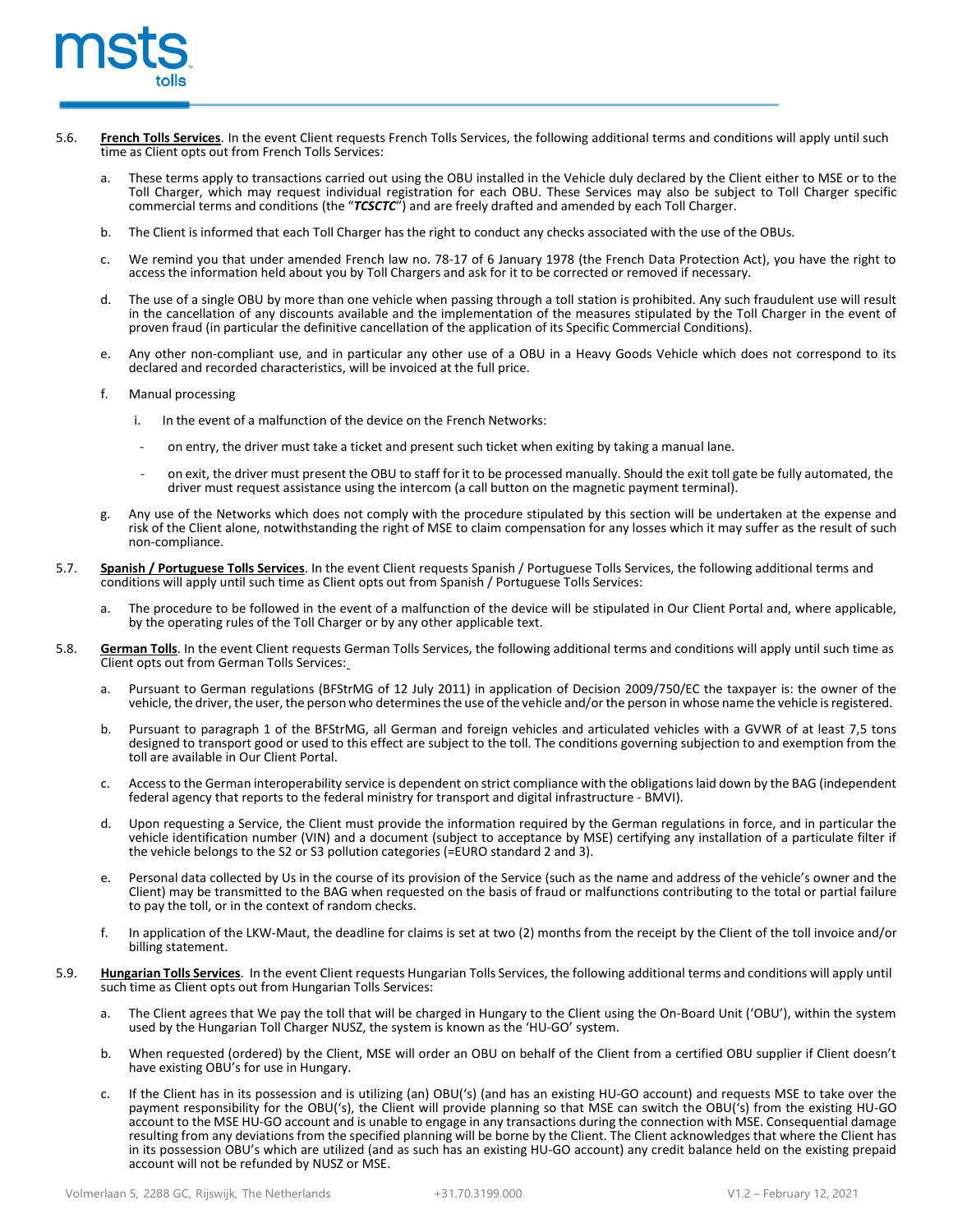

- d. The Client is solely responsible for use of the OBU and reading and understanding the user manual of the OBU. The Client is to contact the supplier of the OBU directly with regard to issues related to warranties, defects, or any other technical issues that may occur with the OBU. Instructions can be provided by Client Support.
- The OBU supplier(s) is (are) responsible for the (pro-active) communication with the Client relating to interferences and any other technology related matters (by using the LED and sound signals). Faults should be reported to the OBU's 24/7 support desk as soon as practicable but no later than 24 hours following the fault.
- f. If the OBU does not function (see the instruction guide sent with the OBU) the user of the OBU should pay for the Hungarian tolls by alternative means at that time and until such time as the OBU is fully functioning.
- g. The Client hereby indemnifies MSE against any claims from third parties. The Client acknowledges that he has read the General Terms and Conditions of HU-GO, which can be found at [www.hu-go.hu](http://www.hu-go.hu/) and agrees with all of the obligations contained therein.
- h. MSE will do its utmost to implement the vehicle data correctly on the HU-GO website but will not be liable for any fines resulting from errors in the data. The Client is at all times responsible for ensuring the data on the OBU is correct. The Client will upon receipt of the OBU('s) or confirmation or linking the OBU to the MSE account verify that the vehicle data associated with the OBU are correct.
- i. MSE will do its utmost to ensure that that the account MSE holds at HU-GO on behalf of its Clients is in credit at all times. MSE will invoice the distance travelled in Hungary by means of the standard MSE invoices issued to the Client. Any applicable purchase cost of an OBU is to be invoiced to the Client by MSE.
- j. If the HU-GO OBU is supplied by MSE the Client is to pay for the extension of the term of the SIM card in the OBU unless the Client has informed MSE at least 1 month prior of the expiration of the SIM Card about its wish not to renew the SIM Card.
- k. In the event that MSE is ordered to pay a fine or any other financial penalty related to the use of the OBU, the Client will be required to reimburse the full amount to MSE without delay and hereby indemnifies MSE from any claims by third parties.
- l. When a vehicle change for the OBU isrequested MSE is allowed 2 business days for switching the OBU to a different vehicle registration. During these two business days the OBU must not be used. The Client is responsible for the consequences of use during these two days and hereby indemnifies MSE from fines or any related costs associated with use of the OBU during this period.
- m. MSE requires 1 business day notice in order to block an OBU. The Client remains responsible for any costs incurred or damage to the OBU up to and including the business day on which the OBU was blocked by MSE.
- n. MSE will register the OBU based on the vehicle truck data as stored in MSE's truck database, visible in the Client portal, at the time of ordering. Client must change the number of axles if applicable directly with the OBU supplier.
- o. Technical failure of the OBU is made visible by the OBU supplier on the OBU, by e-mail and/or website depending on the OBU supplier. The Client should make himself aware of the user instructions before using the OBU.
- p. Any changes to this amendment will be communicated by e-mail and/or through Our Client portal. By continue to use the product, the Client acknowledges to have read and understood the changes made to the amendment.
- 5.10. **Additional Terms for Non-EETS Service**. The Client may request Non-EETS Service in its capacity of owner, driver, user, lessee or sub-lessee of the vehicle. This request for Service implies acceptance of these Terms and Conditions. In addition, the following additional terms and conditions will apply for Non-EETS Service until such time as Client opts out from using same:
	- a. MSE reserves the right to extend or reduce the Acceptance Network for any of their Non-EETS Service such as the Microwave Electronic Toll Systems, National Tolls systems, Tolls Card Services and other Services that are now available or which may become available at a later time.
	- b. Modifications to Services or these Terms and Conditions shall be made pursuant to Clause 1.4 herein, and will be published on the MSE website prior to their entry into force.
	- c. The extension of the Acceptance Network in conjunction with a possible technological upgrade may result in a change to the operating instructions necessary to enable the Proof of Identity or Service to function properly.
	- d. For Non-EETS Services related to the payment services on National Tolls systems, such as, but not limited to Belgium road user charging by Satellic, Czech Tolls (MytoCZ), Polish Tolls through ViaTOLL, Slovakian Tolls, Slovenian Tolls, it is understood that the rules and regulations apply from the National Tolls Service Provider for which the Clients has signed an Agreementseparately with the Toll Charger directly.
	- e. The Client agrees to the terms and conditions of Service Providers. MSE engages with these third party Service Providers on behalf of the Client.
	- f. The Client is solely responsible for providing the information and documents required for activating the OBUs or other Proof of identity, and for any subsequent modifications affecting them. MSE may request that the Client produce any necessary documents requested by the Toll Chargers. In this case, the Application or any other request for Service by the Client concerned will not be processed by MSE until the requested documents are received.
	- The Client is responsible for the accuracy of the data stored in the Client Portal and, if applicable, the OBU. In case of any inaccuracies, the Client is solely responsibility for the financial and/or criminal consequences. The Client must verify and manually input into the OBU, where necessary, the weight category and category of number of axlesin the tractor/trailer before using any road within the Acceptance Network.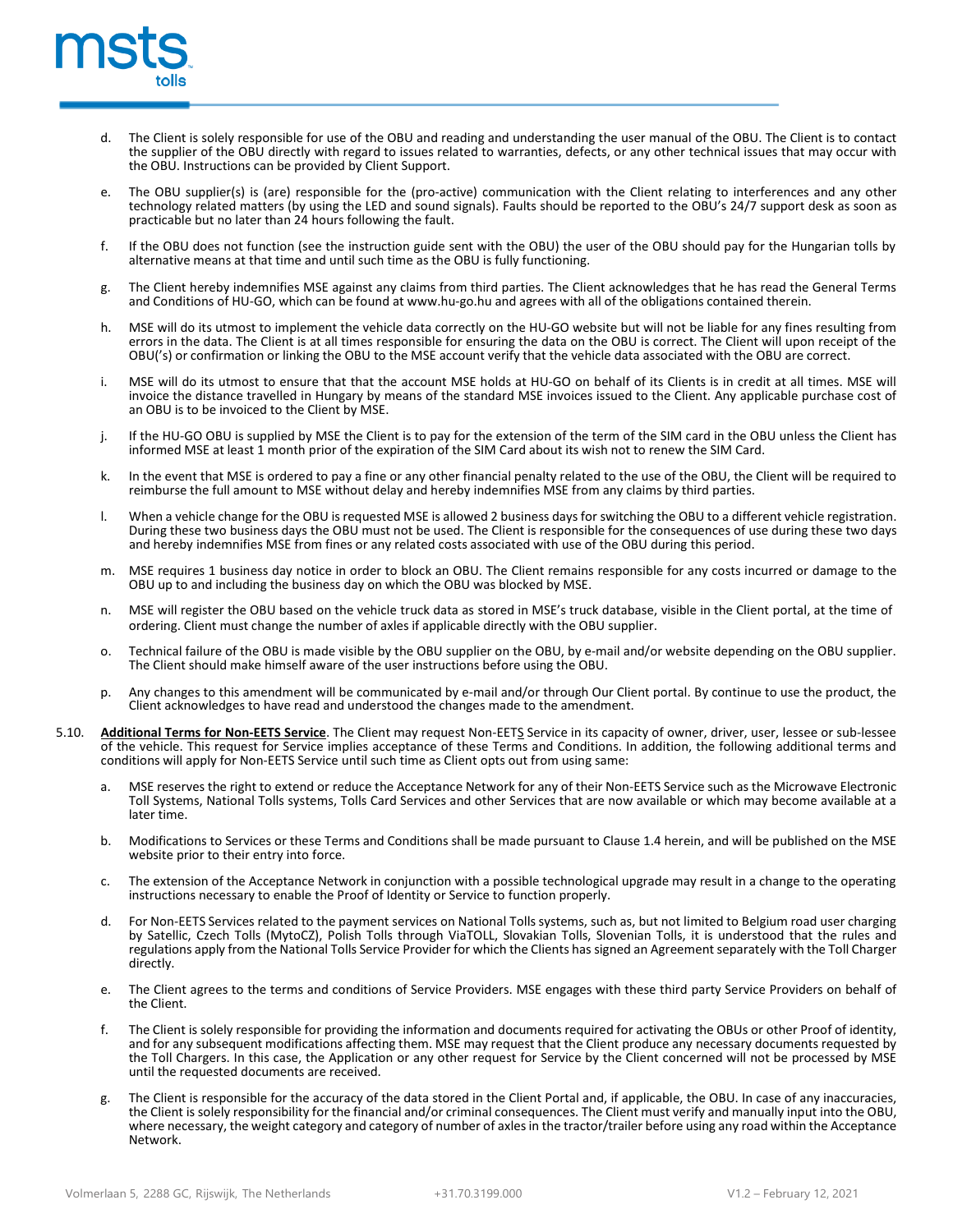

- h. Except for the invoicing and collection of the Tolls, which are the responsibility of MSE or any Service Providers, travel on the Acceptance Network and the calculation of Tolls are exclusively covered by the relationship between the Client, MSE and the Toll Charger concerned and are the responsibility of both parties. Proof of Identity is used to collect the Client Transactions charged by each Toll Charger and to invoice the Client for them. This invoicing is carried out by MSE in compliance with the principles determined by the Toll Charger, i.e. either in the name and on behalf of the Toll Charger or solely on its own behalf. The Toll rates and specific terms and conditions are freely defined by each Toll Charger in compliance with the regulations in force.
- i. The Client must comply with each of the obligations imposed under the mandatory rules set by the Toll Chargers, particularly in their Sector Declaration.
- j. The Client agrees to the terms and conditions of MSE third parties (toll chargers, tolls service providers). MSE engages with these third parties on behalf of the Client.
- The terms of this Clause constitute a fundamental and decisive element of the undertaking given by MSE in the context of this Agreement.

# **CLAUSE 6 - OBU Emergency / Back Up Procedure.**

- 6.1. MSE will use its best endeavors to provide the Client with an operational OBU and to maintain the OBU in operational condition.
- 6.2. In the event of malfunction, theft, loss or destruction of an OBU, the Client is not released from payment of the Toll and must immediately follow the Emergency procedures set out in the User Manual. Details of the emergency procedure are available in Our Client Portal.
- 6.3. Throughout the emergency procedure, the Client must provide all information requested by MSE or the Toll Charger and comply with their instructions.
- 6.4. MSE may not be held liable in any circumstances for the financial consequences of the Client's failure to comply with the emergency/backup procedure, inappropriate implementation of the emergency/ back-up procedure, or any fault by the Toll Charger in the context of the emergency/ back-up procedure.

## **CLAUSE 7 - Online Services**

- 7.1. The term "*Online Services*" shall mean the Client Portal, Client Portal Modules, and other Services made available via MSE's Website, for the purposes including, but not limited to: (a) updating and maintaining Client's address and account information; (b) fleet management, such as register vehicles, uploading required (vehicle) documents, ordering, modifying and monitoring EETS devices, Toll cards and/or vignettes provided by MSE; (c) the receipt of financial information for the Client, if required; (d) consultation and downloading of information for Payment Services to the Client; (e) changes to Client's bank details or the means of payment selected.
- 7.2. The content of and Client's use of Online Services is subject to and governed by these Terms and Conditions. These Terms and Conditions will prevail in the event of a conflict between these Terms and Conditions and one or more terms of use.
- 7.3. All information offered via Online Services is intended to be retrieved, inspected, stored, printed, and processed exclusively by the Client for use within its own organisation. In addition, the Client shall be solely responsible for managing and checking any orders, cancellations and/or refunds through the self-service functions via the Client Portal.
- 7.4. **Access Credentials**. In order to gain access to the Online Services, We provide the Client with Access Credentials tied to one or more persons within the Client's organisation, which are provided by Us by an authentication procedure, solely to the contact person Client has indicated. Client may identify a Super User during the initial Onboarding Process. Said Super User will have the ability to create additional Sub-Users (defined above) and manage their respective access rights. Each use of Access Credentials, including their misuse by unauthorised persons, is at the expense of the Client. The Client is obliged to:
	- a. acknowledge that each Admin User or Sub-User will access the application using their own Access Credentials and will abstain from any proxy usage. We reserve the rights to cancel the Access Credentials if we find proxy usage,
	- b. acknowledge that the Client, and any Super User or Sub-User of Client does not disclose its Access Credentials to third parties, and
	- c. notify Us immediately of the departure of a director or employee, a Super User or Sub-User to whom Access Credentials were made available. In the interest of maintaining the confidentiality of the Access Credentials, the Client always has the right to ask Us to provide it with new Access Credentials and to cancel existing Access Credentials. Should Client's Super User depart from Client's employ, Client may contact MSE to set up a new Super User and receive new Access Credentials for said new Super User.
- 7.5. We reserve at all times the right to temporarily or permanently deny the Client access to Online Services, and to make changes in the categories of information to be included therein. If We make use of the right specified in the previous sentence, We will immediately inform<br>the Client of this in writing using the address information known to Us.
- 7.6. We will inform the Client as timely as possible of any temporary interruption for using Online Services. Similarly, the Client shall inform Us if there is any functionality issue with the Client Portal, MyTolls and MyMST.
- 7.7. The Client is prohibited from trying to gain access to information other than that intended expressly for that Client.

# 7.8. **Information on the Website**.

All intellectual (property) rights (in any case including all copyrights, patents, trademarks, and database rights) pertaining to all information, contents, data, databases, illustrations, links, web page texts, files, html code software, product names, company names, brands, logos, and trade names on the Website (hereinafter referred to jointly as the 'Content') and the manner in which the Content is being presented or appears (the design of the Website and other visual elements) and all information related to that, belong to Us or one of its licensors.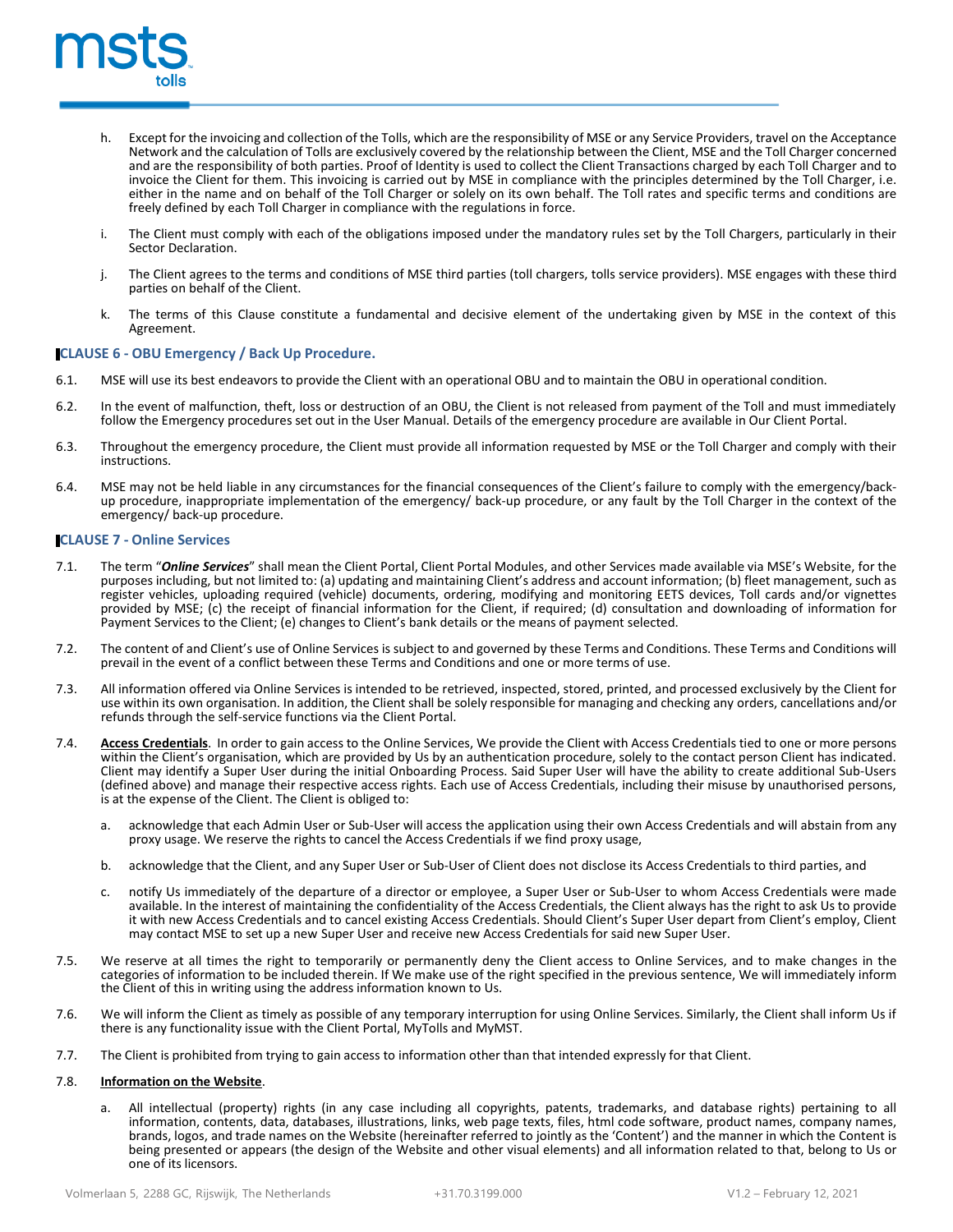

- b. The Content can only be viewed, copied, stored, or printed in unaltered form and only for non-commercial and personal use and on condition that potential mentions of copyrights or other mentions are not removed.
- c. We strive to make the information on the Website as comprehensive and accurate as possible. The information on the Website is being offered "as is" without any guarantee and We exclude any liability for any use of the Website and the information provided on it.
- d. We strive to make the Website available without interruption. The Client acknowledges the availability of the Website and Client's use of the Website including the servers upon which the Website is hosted, is on an "as is", "as available" and "with all faults" basis, without any further representation, warranty or condition, express or implied, made on the part of MSTS Tolls. Client's use of the Website is at the Client's sole risk

#### 7.9. **Privacy Statement**.

The parties certify and hereby agree to comply with the following terms, conditions, and restrictions related to any Client data and any Personal Information (hereafter defined) contained therein or otherwise exchanged or transferred between the parties. Each party acknowledges and agrees that Client data shall be considered confidential information regardless of whether provided verbally, in written form, or otherwise. Each party further agrees that it shall not, without the prior written consent of the other, (i) sell Personal Information, (ii) retain, use, or disclose Personal Information for any purpose other than for the specific purpose of performing the Services specified in this Agreement, including retaining, using, or disclosing Personal Information for a commercial purpose other than providing the Services specified in the Agreement; or (iii) retain, use, or disclose Personal Information for any purpose outside the scope of this Agreement. Client shall ensure, forthe duration of the Agreement, that any Client Data and any personal information provided to MSTS Tollsis accurate, reliable, and relevant to the MSTS Tolls program. Client represents that its collection and disclosure of Personal Information to MSTS Tolls, and MSTS Toll's use of such Personal Information in connection with the Purchase Program, shall not violate, or infringe upon an individual's data privacy rights afforded under, any applicable law, statute, or regulation. In the event that Client provides Personal Information to MSTS Tolls, Client acknowledges and agrees that MSTS Tolls shall, in addition to the terms and conditions set forth herein, collect, use, and disclose such Personal Information in accordance with its website Privacy Center, which may be amended from time to time and is accessible at [www.mststolls.com/privacy-center/](http://www.mststolls.com/privacy-center/) and Client shall provide the Privacy Center, or a link thereto, to any individual whose Personal Information is provided to MSTS Tolls by Client. Client hereby authorizes and directs MSTS Tolls to disclose any Personal Information to any third party with whom MSTS Tolls has a business relationship that governs, or otherwise relates to, Client's obligations, responsibilities, Services rendered, or benefits provided for, under MSTS Tolls, provided the third party does not sell the Personal Information. For purposes of this Section, the term "*Personal Information*" means any information that can be used to distinguish or trace an individual'sidentity, either alone or when combined with other personal or identifying information, that is linked or linkable to a specific individual, and that is subject to, or otherwise afforded protection under, an applicable data protection law.

## 7.10. **Links**.

The Website can contain links to other websites and/or servers that are not administered by Us. We assume no responsibility whatsoever for the content ofsuch other websites. We offer such links solely for the convenience of the visitors and the inclusion of such link to such website does not constitute any recommendation by Us of the content of such websites.

## **CLAUSE 8 - Data / Processing Data**

- 8.1. Upon Our first request, the Client is obliged to provide Us with the data related to and connected with the Client's company that isimportant to the fulfilment of the Agreements. We treat all data referred to in this Clause confidentially, and retain it as required or allowed by law.
	- Where necessary for the performance of the Agreements and when permitted by law, We shall be entitled to pass on all data as referred to in this Clause and provided to Us by the Client to parties belonging to the group of companies of which We are a part (or will be a part), respectively, and to other third party Service Providersthat are being involved by Us for the fulfilment of Agreements, irrespective of whether those parties and those third parties have their registered offices within or outside the EEA (European Economic Area).
- 8.2. The Client is obliged to immediately inform Us in writing about a change:
	- A. in the structure/legal form of the business, including the type of ownership.<br>B. in partners and/or members of the board of management
	- B. in partners and/or members of the board of management.<br>C. in the bank relationship.
	- C. in the bank relationship.<br>D. of the address information
	- D. of the address information or telecommunication connections.<br>E. as well as concerning the (intended) closing down/winding up on
	- as well as concerning the (intended) closing down/winding up of the business, including the mention of the contact information of the liquidator(s).
- 8.3. If the Client has the right of use of a card or toll device provided by Us pursuant to the Agreement concluded between the Client and Us and that device pertains to a specific vehicle, then a change of registration number or vehicle must be communicated to Us immediately.
- 8.4. We can always request that the Client provide Us with the names and addresses of the holders of the right of use to whom the Client has made a device available for use, and We can also require that the signatures of the parties involved are sent to Us.
- 8.5. For Our credit assessment as well as to comply with KYC/AML regulations, MSTS Tolls has the right to gather information from third parties about the Client.
- 8.6. The Client is liable for any incorrect data provided to MSTS Tolls, including:
	- A. details concerning the vehicle registration mark; and
	- B. any other data provided to MSTS Tolls, Service Providers and/or Toll Chargers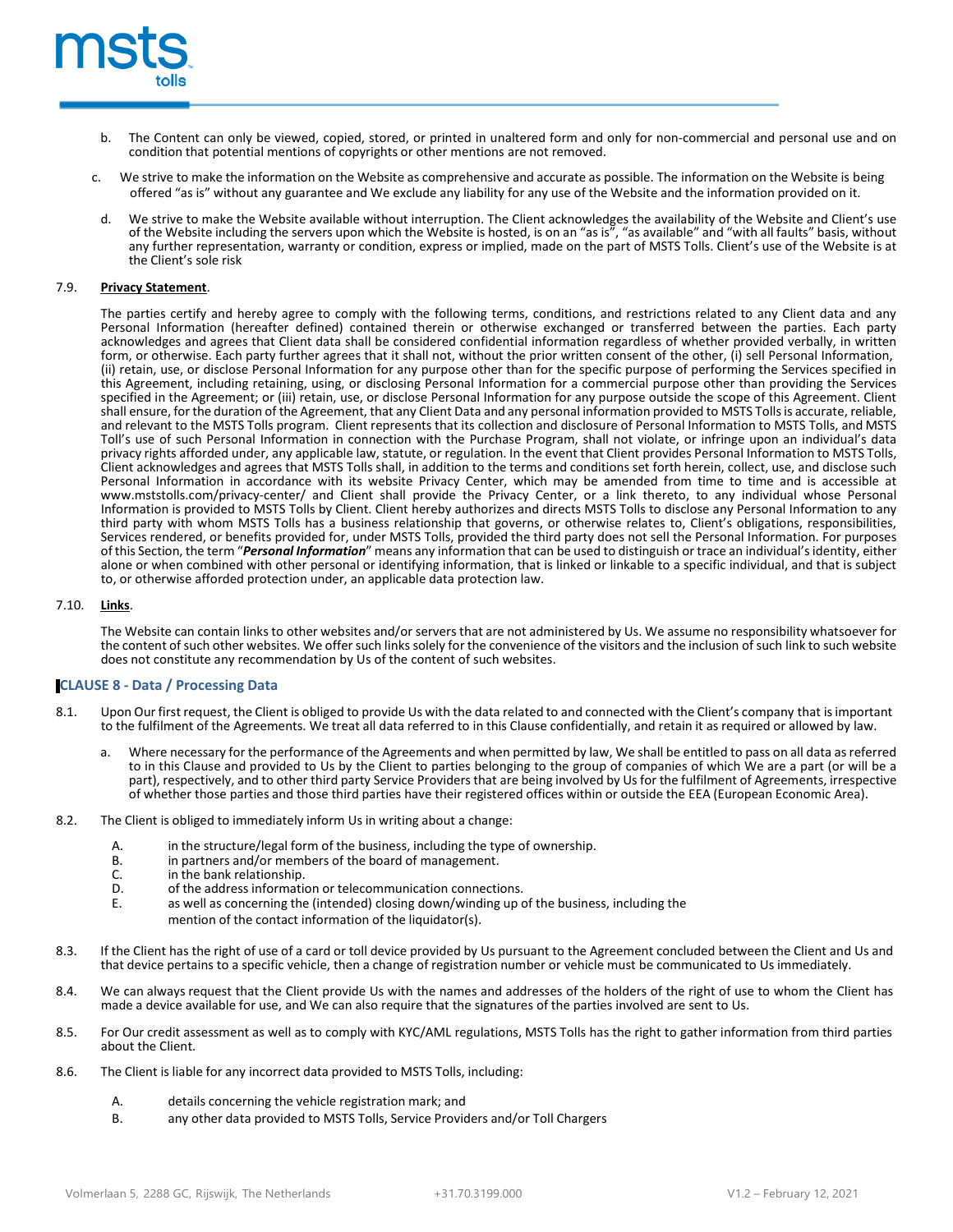

#### 8.7. **Processing of Personal Data**.

- a. The performance of the Agreement requires the processing of the Client's personal data. However, the processing of personal data carried out in the context of the conclusion or performance of the Agreement is subject to strict compliance by the Parties with the applicable European Union regulations.
- b. If the Client is located outside the European Union/European Economic Area, or if the conclusion or performance of this Agreement requires MSE to transfer personal data to a recipient in a country outside the European Union/European Economic Area that has not been recognized as guaranteeing a sufficient level of protection by the competent European Union authorities, the obligations of the Parties with regard to data protection and the rules governing such a transfer are supplemented by a data transfer agreement.
- c. Until the competent European Union authorities update the standard contractual clauses, MSE and the Client concerned recognize that references to Directive 95/46/EC of 24 October 1995 and to the national transposing legislation should be interpreted where relevant as also referring to subsequent standards in force, including European Union Regulation 2016/679 on the protection of natural persons regarding the processing of personal data and on the free movement of such data ("**GDPR**").
- d. MSE and the Client recognize that the version of the standard contractual clauses updated by the competent European Union authorities will replace the data transfer agreement consisting of the current version of the standard contractual clauses assoon asthey take effect.
- e. The said data transfer agreement constitutes a separate Agreement and takes priority over any stipulation in force between the Parties regarding the Agreement. By subscribing to EETS Service and completing the data transfer agreement acceptance form, the Client declares that it is aware of the said agreement and accepts it in full. Where relevant, acceptance of the Application and the application of the Agreement depend on the Client's acceptance of the data transfer agreement.
- f. The Parties agree that if either Party fails to respect the regulations on personal data protection or the data transfer agreement, the other Party is fully entitled to terminate this Agreement without prior formalities through fault of the breaching Party.
- g. For the application of this clause, all terms relating to personal data protection have the meanings defined by the GDPR.

## **CLAUSE 9 - Information security**

The Client shall implement and maintain security controls and measures necessary to protect MSE data from unauthorized access, loss, destruction, disclosure, or use. Without limiting any other right or remedy that MSE may have under the Agreement, the Client shall pay MSE promptly for all expenses or claims associated with any breach of this Clause, including, but not limited to, assessments, fines, losses, costs, penalties, and expenses assessed, incurred, charged, imposed, or collected by a card organization, card issuers or other authoritative bodies.

#### **CLAUSE 10 - Proof of Identity and its Misuse**

- 10.1. In order to provide Our Clients with the opportunity to make use of Payment Services, We can make cards, provide On Board Units or other documents available to the Client with which the Client can legitimately present itself to Service Providers and Toll Chargers for that purpose ("*Proof of Identity*"). When the Client does not properly fulfil an obligation towards Us, We have the right to revoke the Proof of Identity issued to that Client or to suspend its validity. Proof of Identity always remains Our property.
- 10.2. All Proof of Identity is issued for the sole purpose of use by the Client and its personnel, or by any other company designated by the Client and accepted by Us for the duration of the Agreement that gives rise to the issuance of such Proof of Identity.
- 10.3. In event of theft or loss, the Client must simultaneously notify Us, by email and, as well as the police, of the location where the loss or theft (presumably) took place. The Client should use the blocking feature on Our Client Portal indicating the Theft or Lost of the proof of identity.
- 10.4. The Client is, in any case, liable for misuse of the Proof of Identity by third parties, except that the Client will not be liable for any use of the Proof of Identity which occurs more than 48 hours following receipt of actual notice by Us from the Client that a Proof of Identity has been lost or stolen.
- 10.5. The Client must indemnify Us for the concerned loss upon Our request.

## **CLAUSE 11 - Standard Pricing and Fees.**

- 11.1. We will charge the fees or rates agreed in an Agreement for the Services concluded with the Client. If the Client purchases Services for which no specific rates are specified in an Agreement, We reserve the right to charge the fees and rates set forth on Our Standard Price List. The most current Standard Price List can be viewed in the Client Portal, or can be requested by contacting Our Customer Support team or your designated Account Manager.
- 11.2. Client will be charged for all Services it requests and are accepted by MSE, regardless of whether it uses self-service via the Client Portal to request said Services, including but not limited to MyTolls, or if Client requests said Services in a non-self-service manner, such as by contacting Us by e-mail or phone.
- 11.3. Several Services are subject to additional Service Provider and/or Toll Charger costs. These costs are specified in the list of Standard Pricing List. We reserve the right to charge these costs to the Client if these costs are passed on to us.
- 11.4. MSE reserves the right to change Standard Price List. Client should consult Our Website to find Our current Standard Price List with our current Standard Price Rates.
- 11.5. Fines and other financial penalties due to offences committed by the Client on the Network must be paid directly by the Client, not through MSE.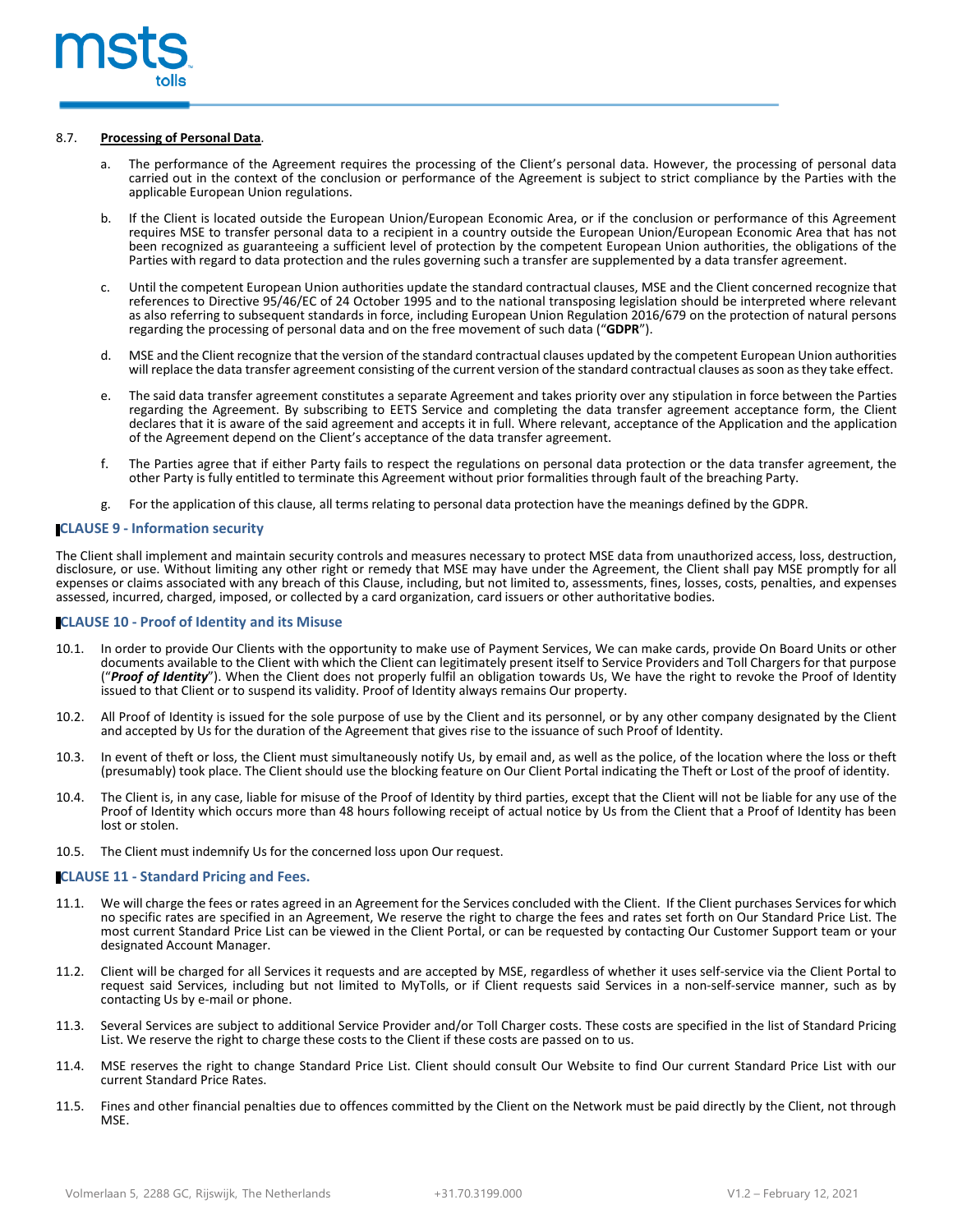

## **CLAUSE 12 - Rebates and/ or Discounts**

- 12.1. **Rebates**. We will pass along any rebate obtained from the Toll Charger to the Client. For the processing of rebates we reserve the right to charge a Service Fee (hereafter defined), as listed in Our Standard Price list, and will refrain of payments of rebates when the amount does not exceed €75.
- 12.2. **Italy**. To benefit from the discounts in Italy determined by the Italian State, Clients must have first joined the MSTS Consorzio (available in Our Client Portal). The Italian State has exclusive power to determine the terms and conditions for the granting of such discounts and for their amount. MSE has the right to charge a service fee for the calculation and distribution of the discounts. The terms contained in Clause 12.1 shall also apply to Clients who have joined the MSTS Consorzio.
- 12.3. **Distribution of Rebate**. In case the Client is part of a Partner relationship, Partner and Client acknowledge that it isthe Partner'sresponsibility to distribute rebate amounts, if any, minus applicable fees, directly to Client. Any claims, penalty or fines arising from the failure of a Partner to distribute rebate amounts to Client shall be the responsibility of Partner. Under no circumstance shall MSE be held liable for Partner's failure to properly distribute rebate amounts.
- 12.4. We reserve the right to charge a processing / service fee (a "*Service Fee*"), as may be applicable, to be applied against the rebate or discount which shall be deducted from the amount of the rebate or discount. Applicable Service Fee Rates are listed on our Standard Price List.

## **CLAUSE 13 – Billing Information; Invoicing**

- 13.1. Based on Consumption, MSE will n invoice and/or billing statement for the sums payable by the Client for the relevant period pursuant to the transactions recorded and the Services provided in the Networks of the Toll Chargers. Proof of the Client's Consumption will be constituted by the electronic records generated through the Proof of Identity. The information collected by means of the Proof of Identity in accordance with the applicable regulations is considered authentic until proven otherwise.
- 13.2. MSE will produce a billing statement and/or an invoice based upon Consumption of the Client on the basis of the data provided by each Toll Charger for the Networks in which the Client has travelled. For the calculation of amounts due to MSE under this Agreement or other Service Provider Agreement, the indications provided by the MSE information systems will prevail over any other means of calculation, except in cases where the Client provides proof of the malfunction of such systems.
- 13.3. Billing statements, invoices and the related information ("*Billing Information*") will be presented either (a) in writing via regular post; or (b) electronically. Billing Information will always be made available to the Client electronically unless the Client has expressly informed Us in writing that the Client prefers to receive this information by post.
- 13.4. Invoices will be issued by MSE with respect to Services rendered hereunder to Client. Client hereby agrees to pay all issued invoices in accordance with the due date indicated on said invoice, and in accordance with all other agreed terms hereof.
- 13.5. MSE may introduce E-invoicing at any time. It will inform the Client thereof by any means, including by sending an email to the address provided upon Application or to any other address provided thereafter, specifying how electronic invoicing will work, including the technical aspects.
- 13.6. The Client acknowledges and agrees to its obligation to pay invoices hereunder, whether the payment for Services rendered is (i) owed directly to the Service Provider (in which case it will be forwarded by Usto the Service Provider), or (ii) is owed directly to Us(under a separate agreement between Us and the Service Provider or another third party).
- 13.7. The invoicing and payments due from the Client for the Services (including payments in respect of Tolls) will start from the date on which MSE issues the Card, Vignnette or OBUs to the Client.
- 13.8. For the calculation of the amounts due to MSE or the Toll Charger under the Agreement, the information in the MSE computer systems will be considered to take precedence over any other means of calculation, except in cases where the Client can provide evidence of a malfunction affecting these systems.
- 13.9. The invoice does not represent a final settlement of the Client's account. Any omission will be billed subsequently. The Client remains liable for all payments corresponding to all its Consumption, notwithstanding any suspension or termination of the Agreement.
- 13.10. Each Client using the Electronic Toll System Servicesis responsible for complying with all VAT rules resulting from MSE invoices in the context of its business.
- 13.11. The Client will be obliged to comply with and assume all the obligations incumbent upon the Taxpayers declared in the context of the information it provides to MSE.
- 13.12. The sums due pursuant to the Agreement by the Client will give rise to invoices, which will be paid by direct debit within five (5) to seven (7) business days from the date of the invoice, or prepaid if the Client opts for this payment method (in accordance with the prepayment Terms and Conditions of MSE), in accordance with the amounts and conditions stipulated in the invoice. These payment terms may change, depending on the countries travelled in, subject to the prior consent of the Client. Compliance with the due dates of all amounts payable to MSE is an essential obligation of the Client under the Agreement.
- 13.13. Whenever a Client terminates Services or its account with Us, MSE will have the right to withhold definitively, by way of compensation, all sums paid by the Client, except for the Security Deposit, from which such sums may nonetheless be deducted.
- 13.14. MSE will apply fixed-rate recovery costs for every debit instruction returned unpaid. Without prejudice to its other rights, MSE reserves the right to require the payment of daily interest in the event of total or partial non-payment of an invoice by its due date. Such interest will be calculated on the basis of the interest rate applied by the European Central Bank to its most recent refinancing transaction, plus ten (10) percentage points. Such interest will continue to accrue on any outstanding amounts, notwithstanding the termination or expiry of the Agreement for any reason whatsoever.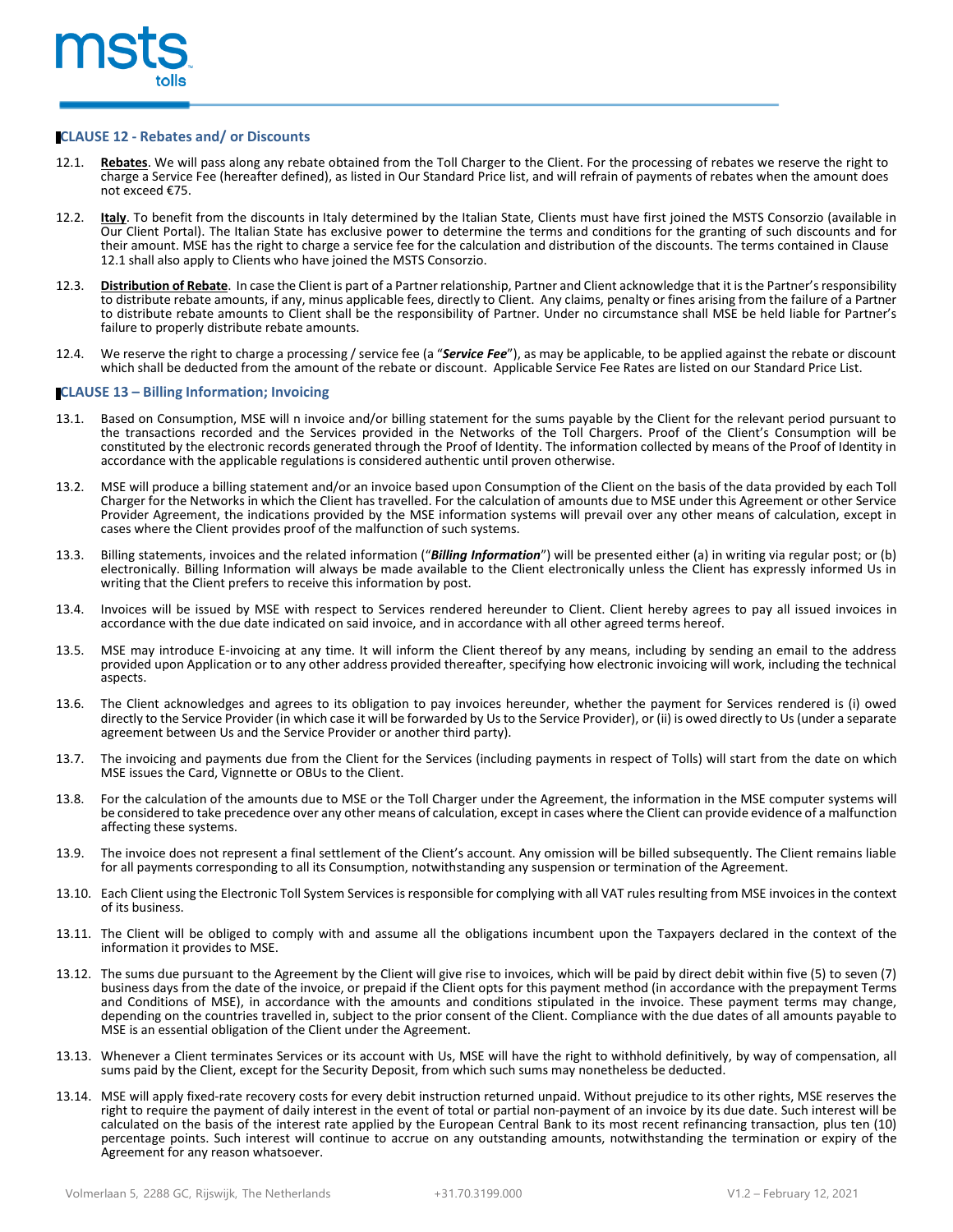

- 13.15. In the event of the non-payment of all or part of an invoice on its payment date, and after a reminder has been sent by post or email to no effect, MSE may immediately suspend the provision of the EETS Service. Should the situation of non-payment persist after five (5) business days, MSE may terminate the Agreement with no need for any other formality.
- 13.16. The non-payment of all or part of any invoice within the contractual deadlines will result in all invoices already issued becoming due and payable until all invoiced sums have been paid. All such invoices will therefore be payable from the date of their issue until the date of their payment in full.
- 13.17. Additional compensation may be claimed, with supporting evidence, if the recovery fees incurred are higher than this fixed sum.

#### **CLAUSE 14 – Authorisations for Payment and Collection**

- 14.1. If We do not conclude an Agreement in Our own name, but must nevertheless effect payments on behalf of the Client, then the Client will make it possible for Us to do so by maintaining a minimum balance to be determined by Us on a bank account to be designated by Us and which We will be authorised to use, in order to make payments to Service Providers.
- 14.2. For the payment of Our invoices, the Client will authorise Us to collect the amounts invoiced from the balance of a bank account to be designated by the Client.
- 14.3. If it is impossible for Us to collect the sums that have been invoiced, in spite of the authorisation granted to Us pursuant to this Agreement, We will immediately inform the Client accordingly with notice that the amount to be paid, to be increased by the reversal costs of €25.00 per amount reversed or for each time that an amount is reversed, must be credited to one of Our bank accounts within 24 hours.
- 14.4. In the event of non-timely payment, We reserve the right to charge Clients an interest rate for overdue payment of 1% per month, aside from the costs specified in Clauses 13 and 14. In addition, We reserve the right to cancel all future Eurovignettes installments and, as a result, to invoice future installments due by the Client in one single invoice. Furthermore, We reserve the right to use any refunds received from the Dutch Tax Authority to offset any Client delayed payments.
- 14.5. The Client is obliged to indemnify Usfor the reasonable extrajudicial coststhat We reasonably had to incur to protect or to exercise Our right to payment, with a minimum of €200.00 per instance.

## **CLAUSE 15 - Disputes and claims**

#### 15.1. **Disputes Regarding Invoices**.

- a. Disputes pertaining to the amount or content of invoices do not give the Client the right to defer its payment obligation arising wholly or partially from the concerned invoice.
- b. Disputes pertaining to the amount or the content of the invoices and/or pertaining to a payment obligation from Client where MSE has a framework Agreement with or any other dispute the client might have regarding their obligations regarding an Agreement or these Terms and Conditions must be submitted in writing within two (2) weeks after the date of the invoice. Disputes that are submitted to Us other than in writing within the two-week period will not be handled by Us. Invoices are deemed to be accepted unless the Client has protested the invoice within the two-week period from the date of the invoice.
- We will review disputes pertaining to invoices as quickly as possible following receipt. If Our review leads Us to conclude that We have charged too much, and the excess charged has been paid to Us, then We will refund or offset the excess charged to the Client and may be increased by applying statutory interest from time to time at the discretion of MSE, if applicable in accordance with Dutch law as of the date of the invoice.
- 15.2. All claims regarding these Terms and Conditions shall be raised with us no later than 1 year after their triggering event, except that disputes regarding invoices which shall be raised in accordance with the terms of Clause 15.1 hereof.
- 15.3. Notwithstanding Clause 15.1, all disputes that arise in connection with any Agreement, any Agreement that is the consequence of that Agreement, or these Terms and Conditions, will be submitted exclusively to the competent court in The Hague, the Netherlands, unless We chose a different court. The terms of this Clause constitute a fundamental and decisive element of the undertaking given by MSE in the context of this Agreement. All Agreements and all agreements that are a consequence of those Agreements are governed exclusively by Dutch law.
- 15.4. All Agreements and all Agreements that are a consequence of those Agreements are governed exclusively by Dutch law.
- 15.5. Any claim in connection with the Services must be submitted to MSE;
	- a. If the claim falls within the scope of the responsibility of MSE, MSE will examine such claim and respond to it within one month.
	- b. If the claim falls outside of the scope of the responsibility of MSE and involves, in particular, a claim regarding the amount of a Toll, MSE will forward the claim to the Toll Charger insofar as it is a matter exclusively for the Toll Charger, as MSE is not involved in the calculation of tolls. The claim will then be processed in accordance with the procedure agreed by MSE and the Toll Charger in compliance with the regulatory provisions in force. The conditions governing this procedure will be notified to the Client immediately upon receipt of its claim.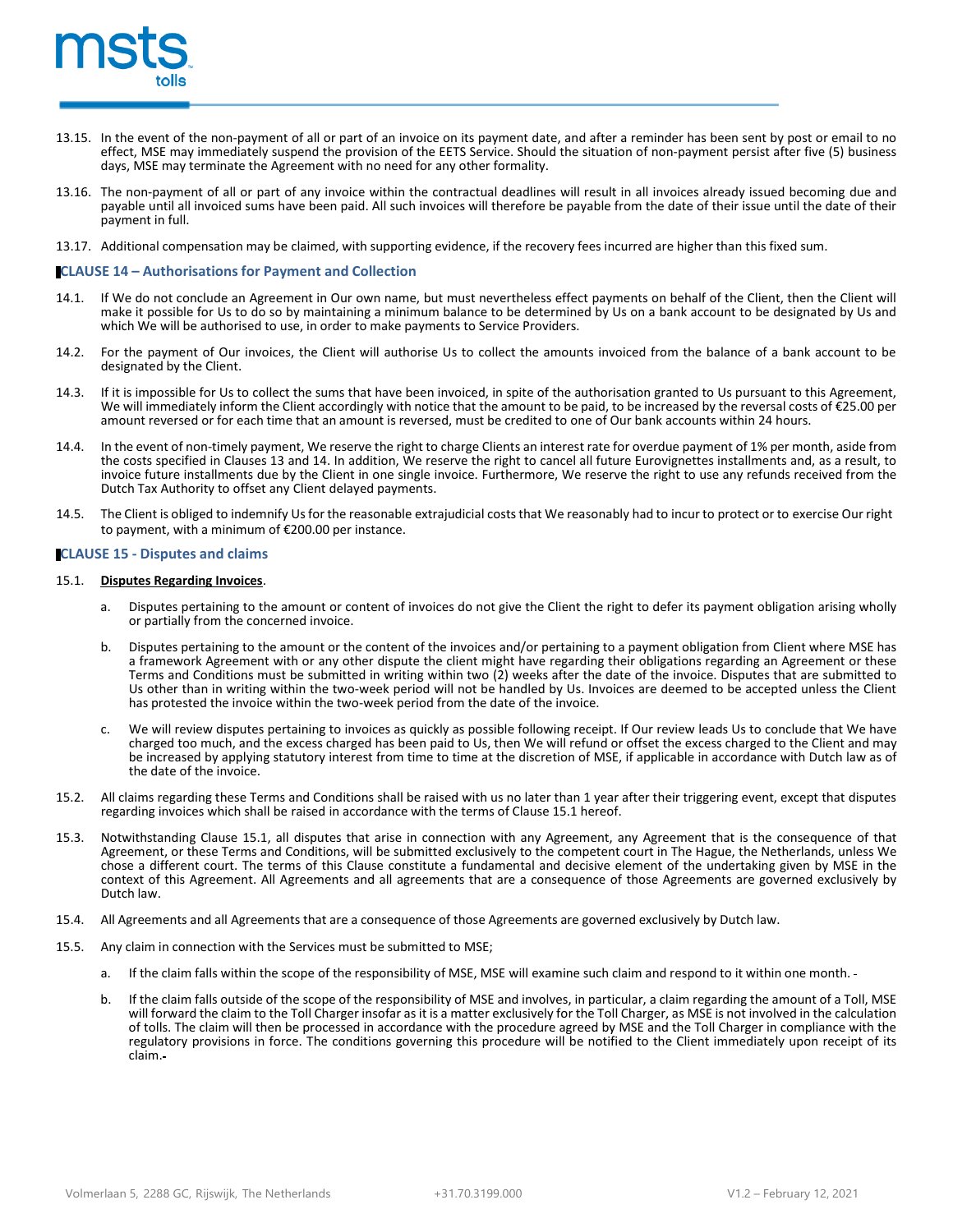

15.6. Pursuant to Law No. 2008-561 of 17 June 2008 relating to the reform of the prescription period in civil matters, the period in which a claim must be notified is twelve (12) months from the date of the invoice for every party.

#### **CLAUSE 16 - Financial Security**

- 16.1. At all times MSE has the right to require financial security from Our Clients for the payments to be affected by Us to the Service Providers and Toll Chargers. In addition, the Client is obliged to inform Us immediately in the event of deterioration of its credit conditions and in case of any issues affecting or likely to affect the credit appraisal process.
- 16.2. At the option of the Client, and in all cases under these Terms and Conditions of Our prior Agreement with the selected form of provision of financial security and with the way it is or must be elaborated in each case, such security will be provided in the form of:
	- a. an irrevocable and adequate Bank Guarantee in Our favor and payable on call both in an amount and with a term of validity to be further agreed upon ("*Bank Guarantee*").
	- b. credit insurance to be taken out by Us at the expense of and in consultation with the Client ("*Credit Insurance*"); or
	- c. any other manner of provision of security, if We have accepted its content and its form in advance, such as a cash security deposit ("**Security Deposit**").

(a Bank Guarantee, Credit Insurance and Security Deposit may be referred to individually or together as "*Financial Security*"). If Financial Security is requested, it will consist either in a Security Deposit charged directly to the Client's bank account, not subject to interest, a Bank Guarantee provided by the Client, or Credit Insurance. The amount of the Financial Security shall be set by MSE in its sole discretion. The value of Financial Security required may be revised by MSE at any time during the performance of this Agreement at MSE' sole discretion. If the Client refuses, MSE will be entitled to terminate the Agreement, with immediate effect, without notice or compensation and without the need for any formality other than sending a letter by certified mail, return receipt requested to such effect. The amount of the Financial Security is calculated for each OBU. It nevertheless aims to guarantee payment of the amounts due from the Client in respect of its use of Services, whatever the OBUs used or their number. Alternatively, MSE may require its Clients to pay in advance.

#### **CLAUSE 17 – Term and Termination of Agreements**

- 17.1. We shall have the right to terminate all Agreements for convenience and without any liability by giving you written notice.
- 17.2. Without prejudice to Our right to terminate Agreements pursuant to provisions of the Dutch Civil Code or to stipulations included in these Terms and Conditions, which entitle Us to do so, We have the right to terminate any Agreement effective immediately if and after:
	- a. the (voluntary) liquidation or dissolution of the Client is ordered or the Client is granted suspension of payment;
	- b. the Client has entered into a private settlement with its creditors; the Client ceases to trade, becomes insolvent, enters into bankruptcy proceedings, takes or suffers any action, order or resolution in consequence of debt (including dissolution or liquidation), has a receiver appointed to manage its assets or business or is unable to pay its debt when they fall due (including Client's deterioration of credit conditions as reasonably determined by Us);
	- c. a prejudgment attachment or execution has been levied at the expense of the Client and that attachment or execution has not been lifted within two (2) weeks after being levied;
	- d. the Client is a legal entity: when it is being wound up;
	- e. the Client is a natural person: on his/her death;
	- f. Proof of Identity has been misused, to the extent that it can be attributed to the Client;
	- g. the Client does not or not properly comply with contract stipulations applicable to the Client and—if compliance is not impossible—if this non-compliance has not been remedied within 10 working days after the written request in relation thereto;
	- h. one or more Framework Agreements between the Client and one or more Service Providers have been terminated due to breach by the Client;
	- i. a change in the structure/legal form of the Client, including the types of ownership, will take place or has taken place;
	- j. the Client has provided Us with inaccurate information prior to the conclusion of the Agreement pursuant to which We would not have concluded the Agreement if we would have had knowledge of the accurate information;
	- k. the Client or any of its employees, agents or subcontractors' actions or omissions(a) are, or appear to be, in Our opinion, non-compliant with applicable laws, dishonest or fraudulent, or (b) may adversely impact the good name and reputation of MSE or MSTS Tolls.
	- l. In the event of fraudulent use of an OBU entrusted to the Client, whatever the fraudulent use or its cause may be, MSE reserves the right to terminate the Contract as of right, by letter sent certified mail, return receipt requested, without warning or prior notice.
- 17.3. The termination of an Agreement results unconditionally and simultaneously in the termination of any Framework Agreement concluded within that scope; at any rate it is Our right to have every relevant Framework Agreement terminated on behalf of the Client. The access to Online Services will also be denied/terminated.
- 17.4. All amounts payable to Us by the Client at the time of the termination of any Agreement, and that normally would not yet be payable at that time, become payable as a result of that termination.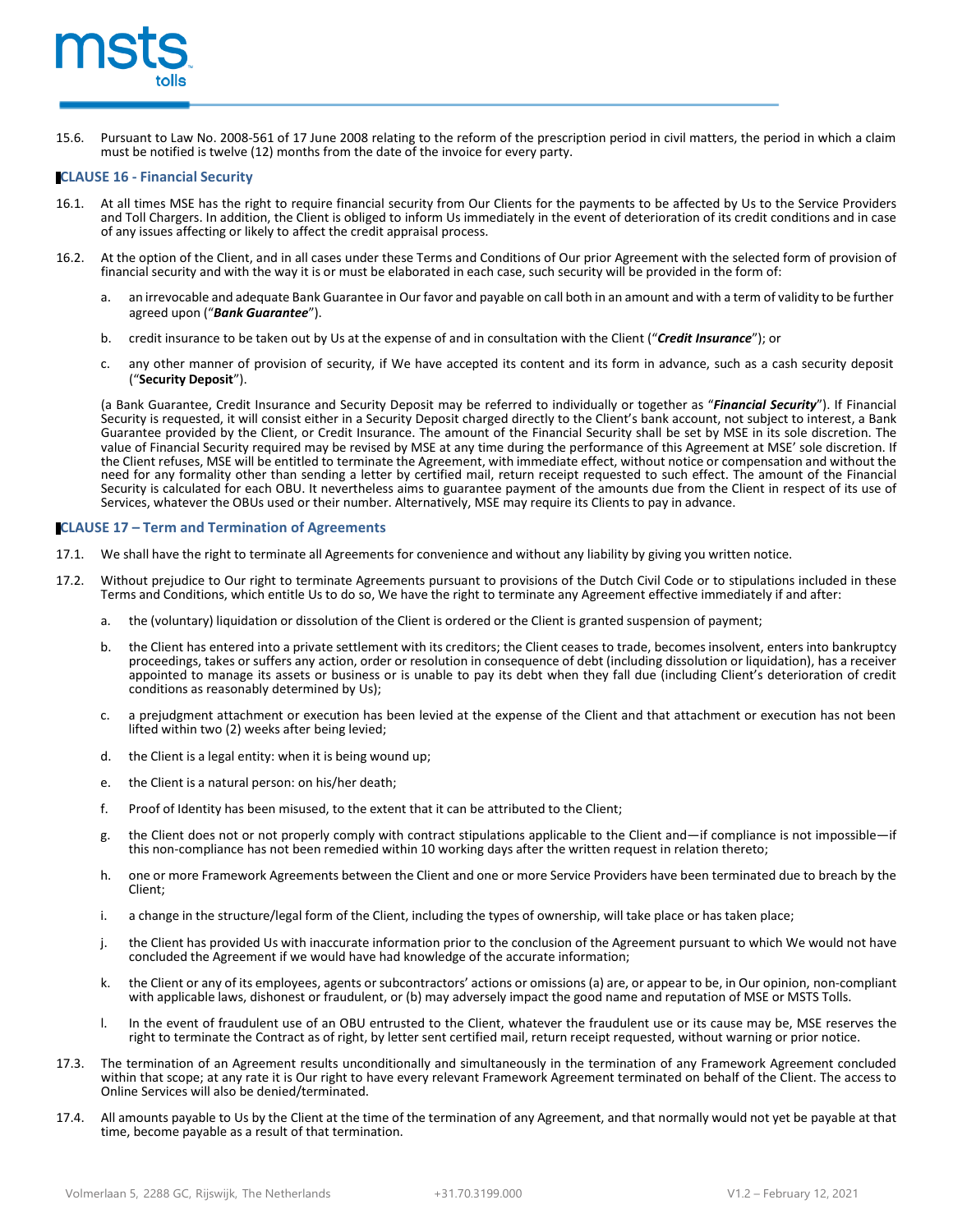

#### **CLAUSE 18 - Termination of Framework Agreements**

- 18.1. We have the right to terminate every Framework Agreement or to suspend its performance, respectively, in Our own name or not, in the client of any obligations resting with that Client pursuant to or in connection wit of Services as defined herein, without prejudice to the options for termination included in every individual Framework Agreement.
- 18.2. If We have concluded a Framework Agreement in the name of Our Client, We also have the right to take delivery of the notice of its termination or suspension by the Service Provider, and to do everything on behalf of and for the Service Provider that is useful and necessary for that termination or suspension.
- 18.3. All amounts payable to Us by the Client at the time of the termination of a Framework Agreement, and that normally would not yet be payable at that time, become payable as a result of that termination.
- 18.4. All agreements between Our Clients and Service Providers concluded within the scope of a Framework Agreement until the termination of that Framework Agreement are expressly fulfilled to the Client by Us in the customary manner within one month at most after the termination. All relevant stipulations of these Terms and Conditions remain applicable to all obligations still to be fulfilled by Our Client after the termination of the Framework Agreement.
- 18.5. As a result of the termination of a Framework Agreement, the Client is obliged to return to Us or to the concerned Service Provider, respectively, all Proof of Identity as well as all identity documents, passes, cards, and other information comparable to it made available to the Client by the concerned Service Provider.
- 18.6. If We suspend the fulfilment of Our obligations as a result of any non-fulfilment by the Client of obligations towards Us or towards a Service Provider, or if We dissolve an Agreement as a result of such non-fulfilment, We have the right to inform the relevant Service Providers of Our decision made in that regard, and to ask them to stop providing the Clients with Services, effective immediately.

#### **CLAUSE 19 - Liability**

19.1. The obligations of MSE under the Agreement are best-efforts obligations. MSE agrees to exercise the utmost care and to apply all the necessary diligence with respect to all provisions of Services hereunder.

#### a. Limitation of MSE's liability

- i. Should MSE fail to perform all or part of its obligations under the Agreement, and provided the Client provides proof that MSE is at fault, the Client will have the right to seek compensation for the direct damage it sustained and can prove.
- ii. Regardless of the type, basis and form of action taken against MSE, any compensation for direct damage due to the Client, except in the case of gross negligence by MSE, may not exceed an amount equal to the sums owed by the Client for the Services in the period of two (2) months preceding the events that rendered MSE liable. In the instance where it is the responsibility of Toll Chargers to make calculations or determinations of tolls, MSE may not be held liable for the consequences of any errors in the said calculation(s) or determination(s) therefore.
- b. Exclusion of MSE's liability.
	- i. For a maximum of Forty-Eight (48) hours after cancellation or termination of the Proof of Identity completed properly pursuant to the terms and requirements herein, the Client shall be responsible for any Consumption related to that Proof of Identity. During that Forty-Eight hour time period, MSE shall have no responsibility for any Consumption recorded.

MSE may not be held liable for the consequences of any OBU Cancellation made by a person using the identity of the Client or the<br>name of the Client and who is not authorized to represent the Client. The fees payable in res will be invoiced to the Client by MSE.

- ii. MSE may under no circumstances be liable for damage due to the total or partial non-performance of the Client's own obligations and/or indirect damage, even if MSE was aware of the possibility of the occurrence of such damage. The Parties expressly agree that the following constitutes indirect damage and does not generate a right to compensation: any financial or commercial damage, including, without limitation, any loss of data or clients, loss of earnings, additional costs associated with a change-over to another Network or to another issuer in the case of unavailability of the EETS Services, loss of revenue, loss of cost savings, loss of business, loss of profit, any commercial disruption whatsoever, or any loss as a result of a breach or fault by a Toll Charger involved in the performance of the Contract, as well as any action directed against the Client (except for infringement) by a third party.
- iii. Except for cases of intentional acts and willful misconduct of Our managerial staff, We are not liable for any loss, damage, liabilities, expenses, costs incurred and/or to be incurred by the Client in connection with Our non-fulfilment or improper performance, or the any failure, negligence or delayed performance of the Service Providers.
- iv. If We are liable, Our liability is limited to the amount of the compensation due to Us for or in connection with the non-fulfilled or not properly fulfilled obligation, unless the loss incurred by Our Client is covered by liability insurance taken out by Us, in which case Our liability will be limited to the amount to be paid by Our insurers under that insurance. We are not liable for any indirect, incidental, punitive or consequential damage, such as loss of profit, loss of revenue or loss of production.
- v. The Client shall be solely liable and shall hold Us harmless against all claims and fines (including toll fines) of any third parties, including the Service Providers and all authorities, in the matter of compensation for losses or costs connected to the Services provided by Us within the scope of the Framework Agreements.